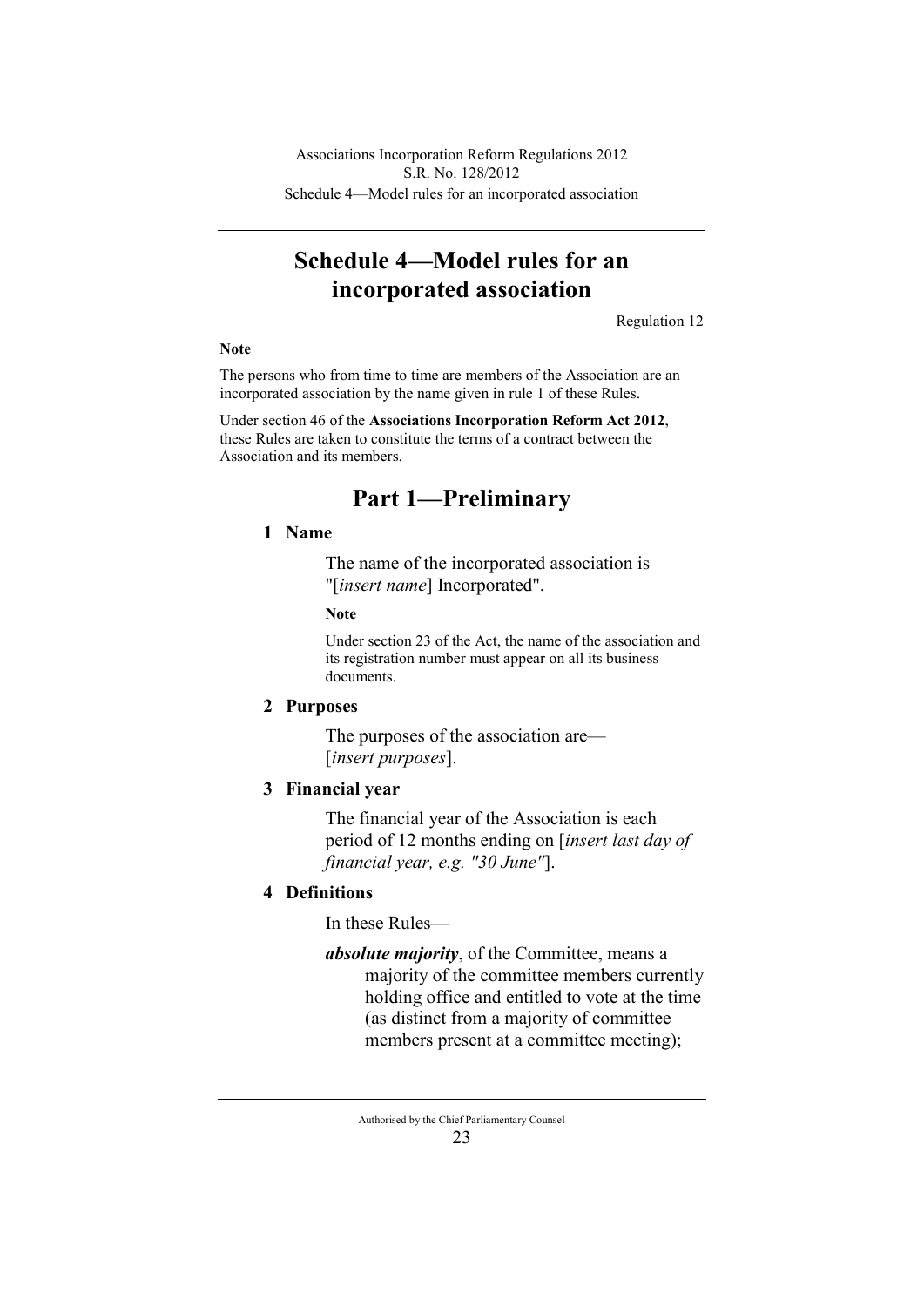> *associate member* means a member referred to in rule 14(1);

*Chairperson*, of a general meeting or committee meeting, means the person chairing the meeting as required under rule 46;

*Committee* means the Committee having management of the business of the Association;

*committee meeting* means a meeting of the Committee held in accordance with these Rules;

*committee member* means a member of the Committee elected or appointed under Division 3 of Part 5;

*disciplinary appeal meeting* means a meeting of the members of the Association convened under rule 23(3);

*disciplinary meeting* means a meeting of the Committee convened for the purposes of rule 22;

*disciplinary subcommittee* means the subcommittee appointed under rule 20;

*financial year* means the 12 month period specified in rule 3;

*general meeting* means a general meeting of the members of the Association convened in accordance with Part 4 and includes an annual general meeting, a special general meeting and a disciplinary appeal meeting;

*member* means a member of the Association;

*member entitled to vote* means a member who under rule 13(2) is entitled to vote at a general meeting;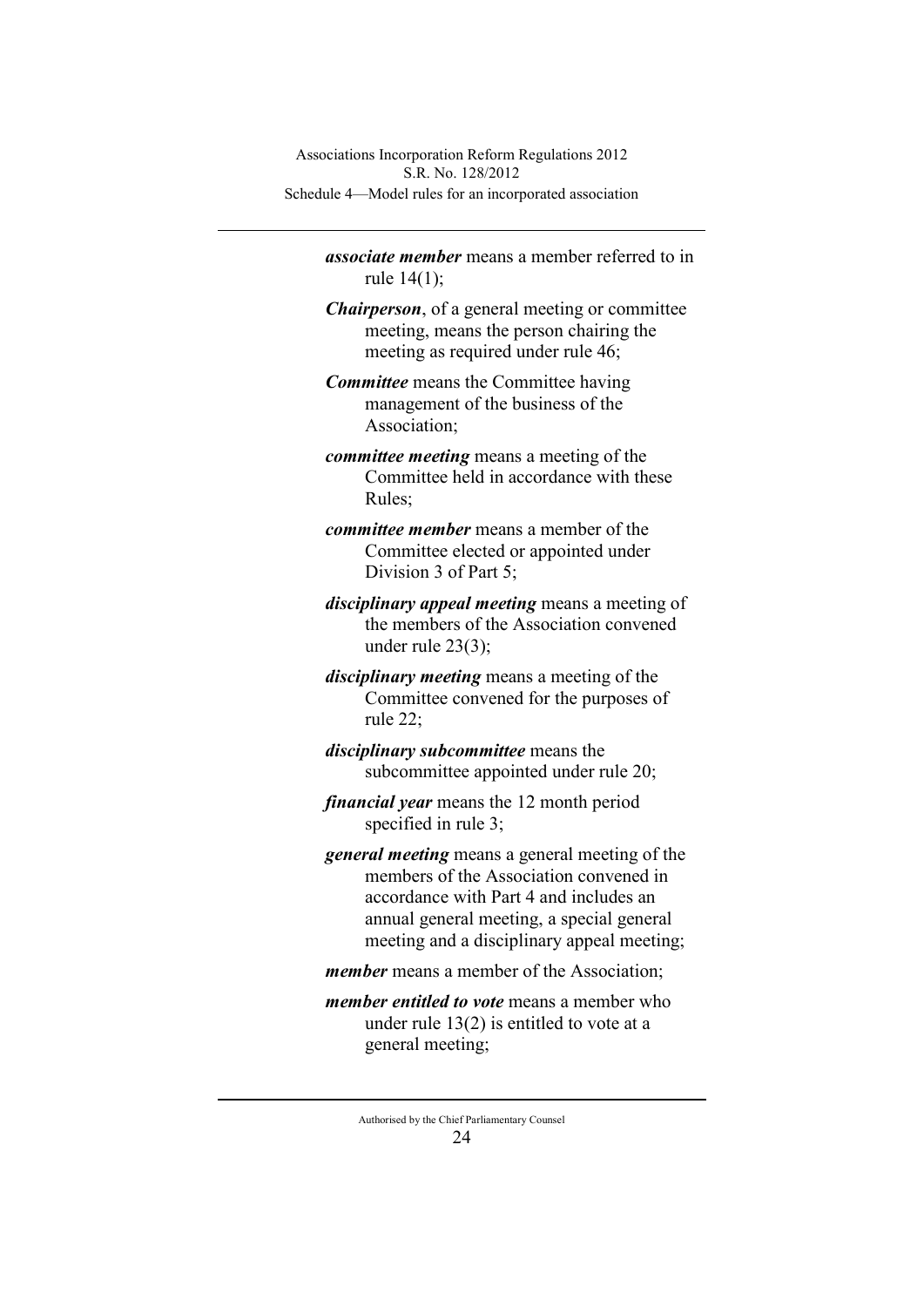> *special resolution* means a resolution that requires not less than three-quarters of the members voting at a general meeting, whether in person or by proxy, to vote in favour of the resolution;

- *the Act* means the **Associations Incorporation Reform Act 2012** and includes any regulations made under that Act;
- *the Registrar* means the Registrar of Incorporated Associations.

# **Part 2—Powers of Association**

# **5 Powers of Association**

- (1) Subject to the Act, the Association has power to do all things incidental or conducive to achieve its purposes.
- (2) Without limiting subrule (1), the Association may—
	- (a) acquire, hold and dispose of real or personal property;
	- (b) open and operate accounts with financial institutions;
	- (c) invest its money in any security in which trust monies may lawfully be invested;
	- (d) raise and borrow money on any terms and in any manner as it thinks fit;
	- (e) secure the repayment of money raised or borrowed, or the payment of a debt or liability;
	- (f) appoint agents to transact business on its behalf;
	- (g) enter into any other contract it considers necessary or desirable.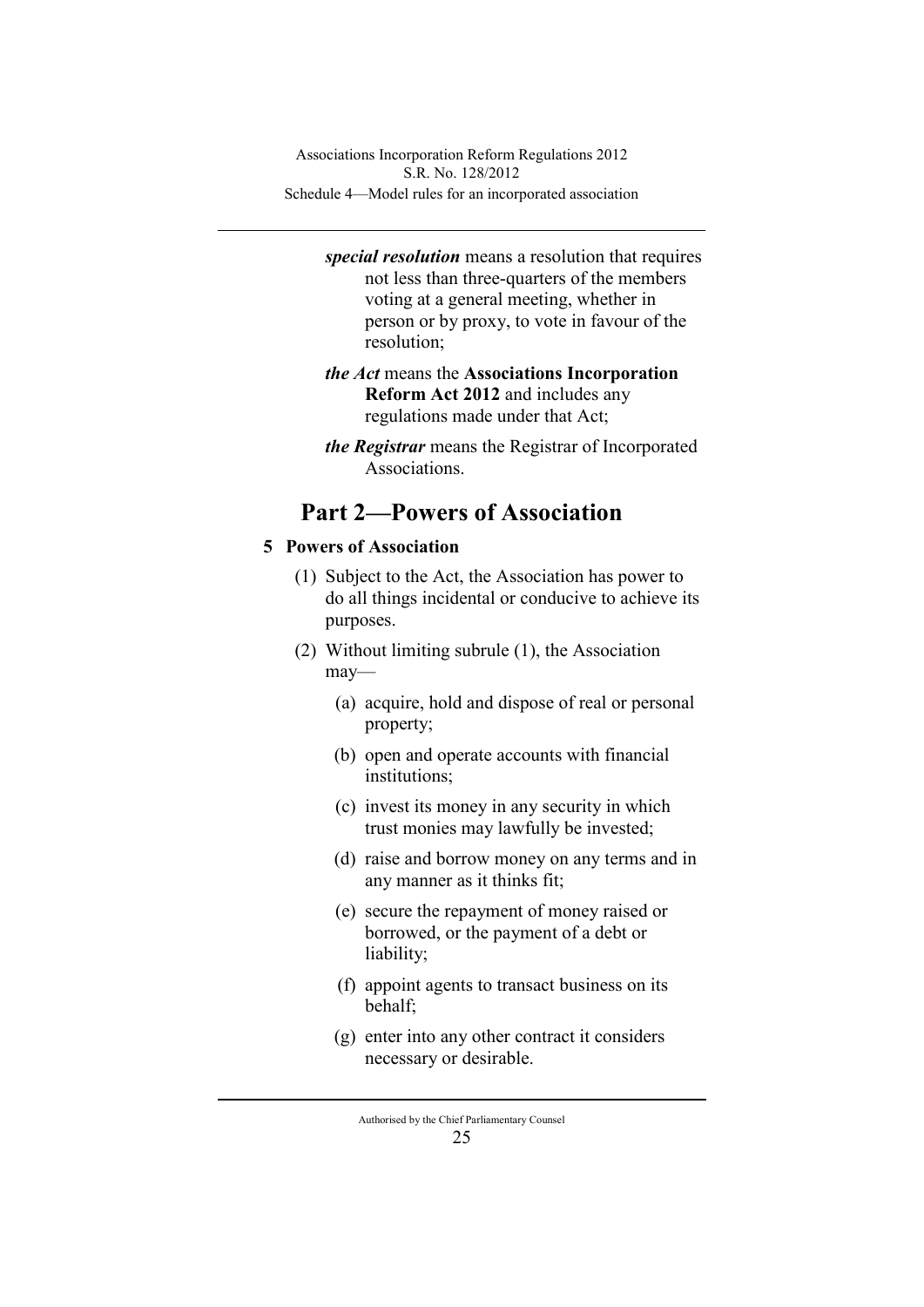(3) The Association may only exercise its powers and use its income and assets (including any surplus) for its purposes.

# **6 Not for profit organisation**

- (1) The Association must not distribute any surplus, income or assets directly or indirectly to its members.
- (2) Subrule (1) does not prevent the Association from paying a member—
	- (a) reimbursement for expenses properly incurred by the member; or
	- (b) for goods or services provided by the member—

if this is done in good faith on terms no more favourable than if the member was not a member.

### **Note**

Section 33 of the Act provides that an incorporated association must not secure pecuniary profit for its members. Section 4 of the Act sets out in more detail the circumstances under which an incorporated association is not taken to secure pecuniary profit for its members.

# **Part 3—Members, disciplinary procedures and grievances**

# **Division 1—Membership**

# **7 Minimum number of members**

The Association must have at least 5 members.

# **8 Who is eligible to be a member**

Any person who supports the purposes of the Association is eligible for membership.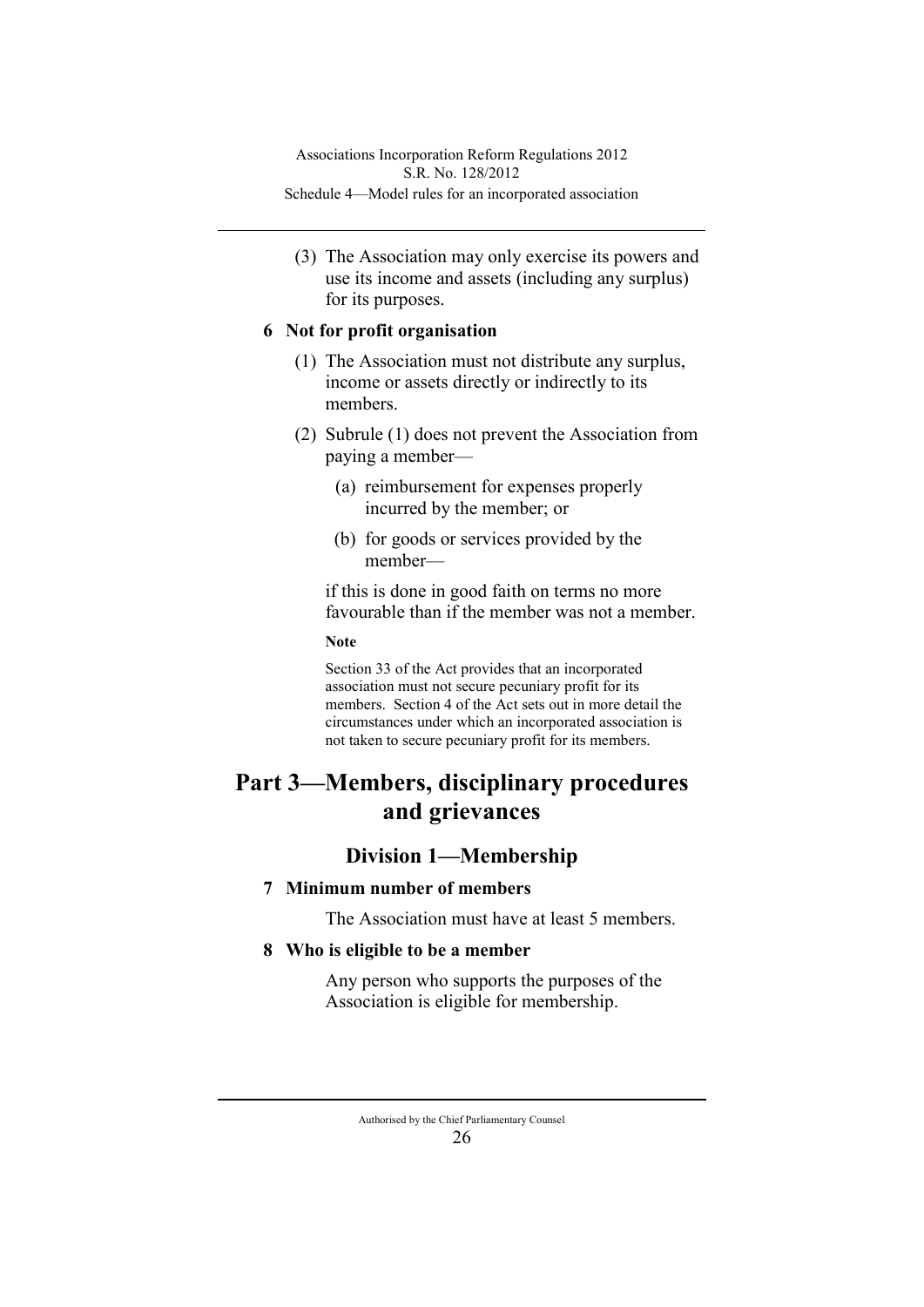# **9 Application for membership**

- (1) To apply to become a member of the Association, a person must submit a written application to a committee member stating that the person—
	- (a) wishes to become a member of the Association; and
	- (b) supports the purposes of the Association; and
	- (c) agrees to comply with these Rules.
- (2) The application—
	- (a) must be signed by the applicant; and
	- (b) may be accompanied by the joining fee.

#### **Note**

The joining fee is the fee (if any) determined by the Association under rule 12(3).

## **10 Consideration of application**

- (1) As soon as practicable after an application for membership is received, the Committee must decide by resolution whether to accept or reject the application.
- (2) The Committee must notify the applicant in writing of its decision as soon as practicable after the decision is made.
- (3) If the Committee rejects the application, it must return any money accompanying the application to the applicant.
- (4) No reason need be given for the rejection of an application.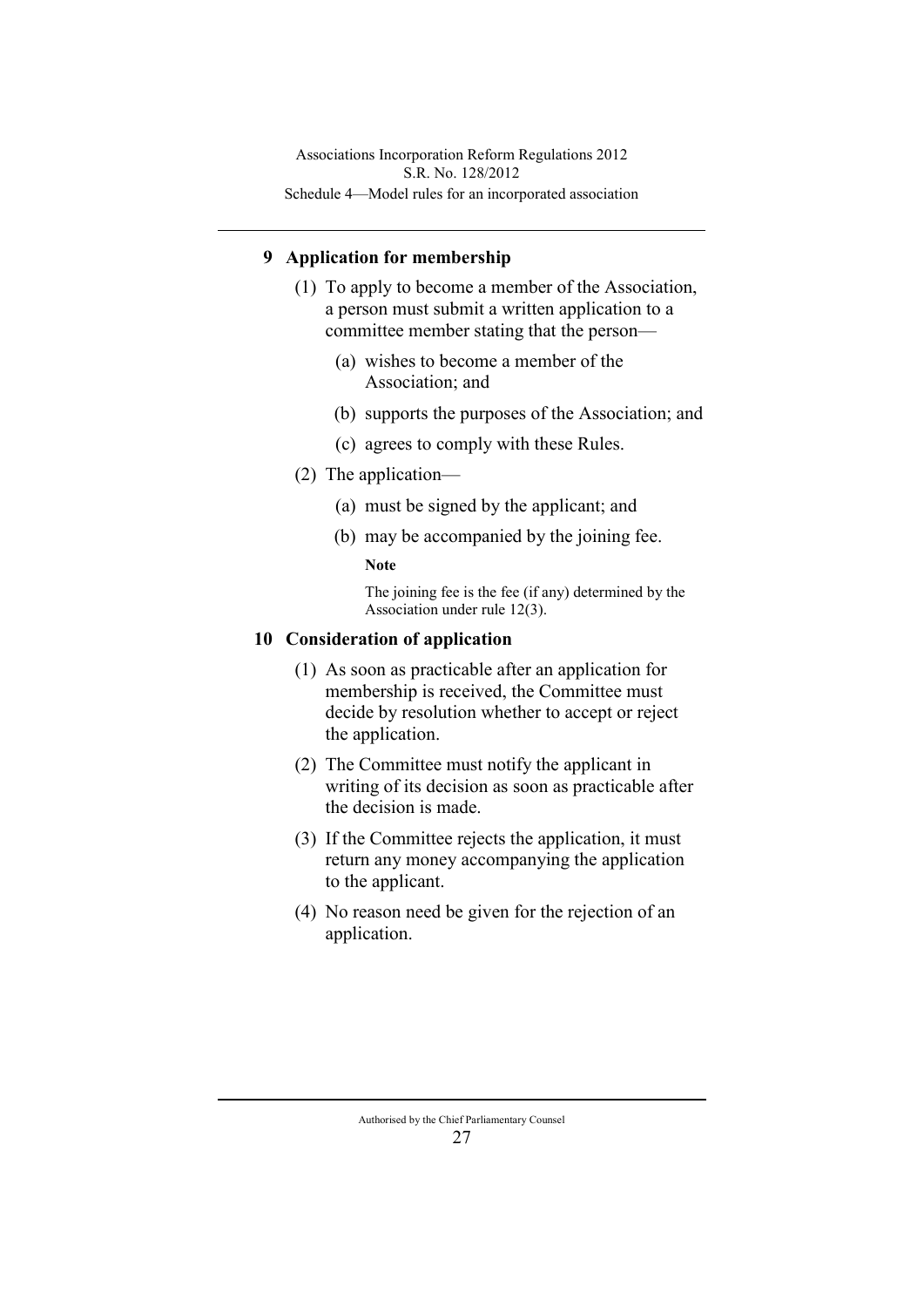# **11 New membership**

- (1) If an application for membership is approved by the Committee—
	- (a) the resolution to accept the membership must be recorded in the minutes of the committee meeting; and
	- (b) the Secretary must, as soon as practicable, enter the name and address of the new member, and the date of becoming a member, in the register of members.
- (2) A person becomes a member of the Association and, subject to rule 13(2), is entitled to exercise his or her rights of membership from the date, whichever is the later, on which—
	- (a) the Committee approves the person's membership; or
	- (b) the person pays the joining fee.

# **12 Annual subscription and fee on joining**

- (1) At each annual general meeting, the Association must determine—
	- (a) the amount of the annual subscription (if any) for the following financial year; and
	- (b) the date for payment of the annual subscription.
- (2) The Association may determine that a lower annual subscription is payable by associate members.
- (3) The Association may determine that any new member who joins after the start of a financial year must, for that financial year, pay a fee equal to—
	- (a) the full annual subscription; or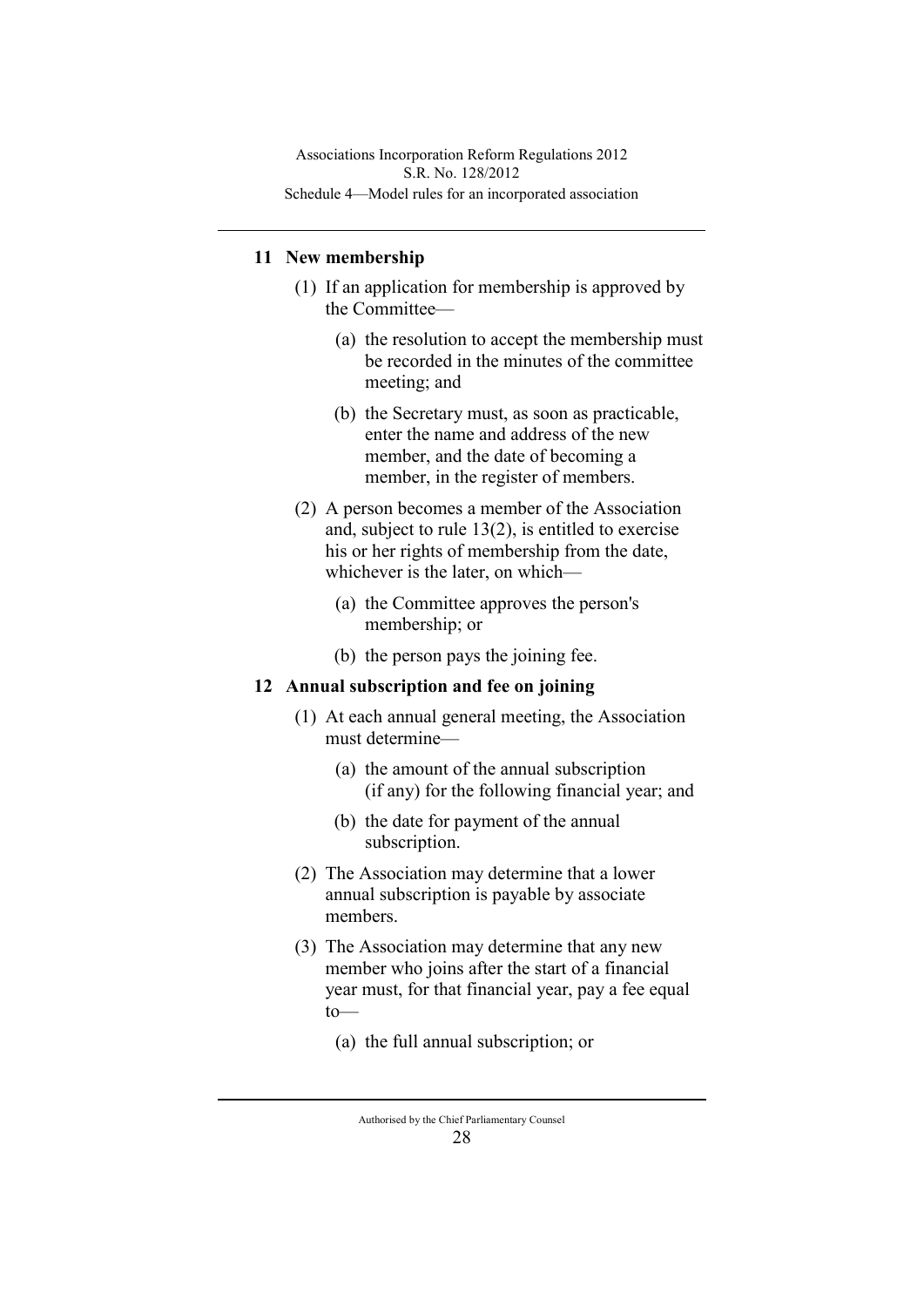- (b) a pro rata annual subscription based on the remaining part of the financial year; or
- (c) a fixed amount determined from time to time by the Association.
- (4) The rights of a member (including the right to vote) who has not paid the annual subscription by the due date are suspended until the subscription is paid.

### **13 General rights of members**

- (1) A member of the Association who is entitled to vote has the right—
	- (a) to receive notice of general meetings and of proposed special resolutions in the manner and time prescribed by these Rules; and
	- (b) to submit items of business for consideration at a general meeting; and
	- (c) to attend and be heard at general meetings; and
	- (d) to vote at a general meeting; and
	- (e) to have access to the minutes of general meetings and other documents of the Association as provided under rule 75; and
	- (f) to inspect the register of members.
- (2) A member is entitled to vote if—
	- (a) the member is a member other than an associate member; and
	- (b) more than 10 business days have passed since he or she became a member of the Association; and
	- (c) the member's membership rights are not suspended for any reason.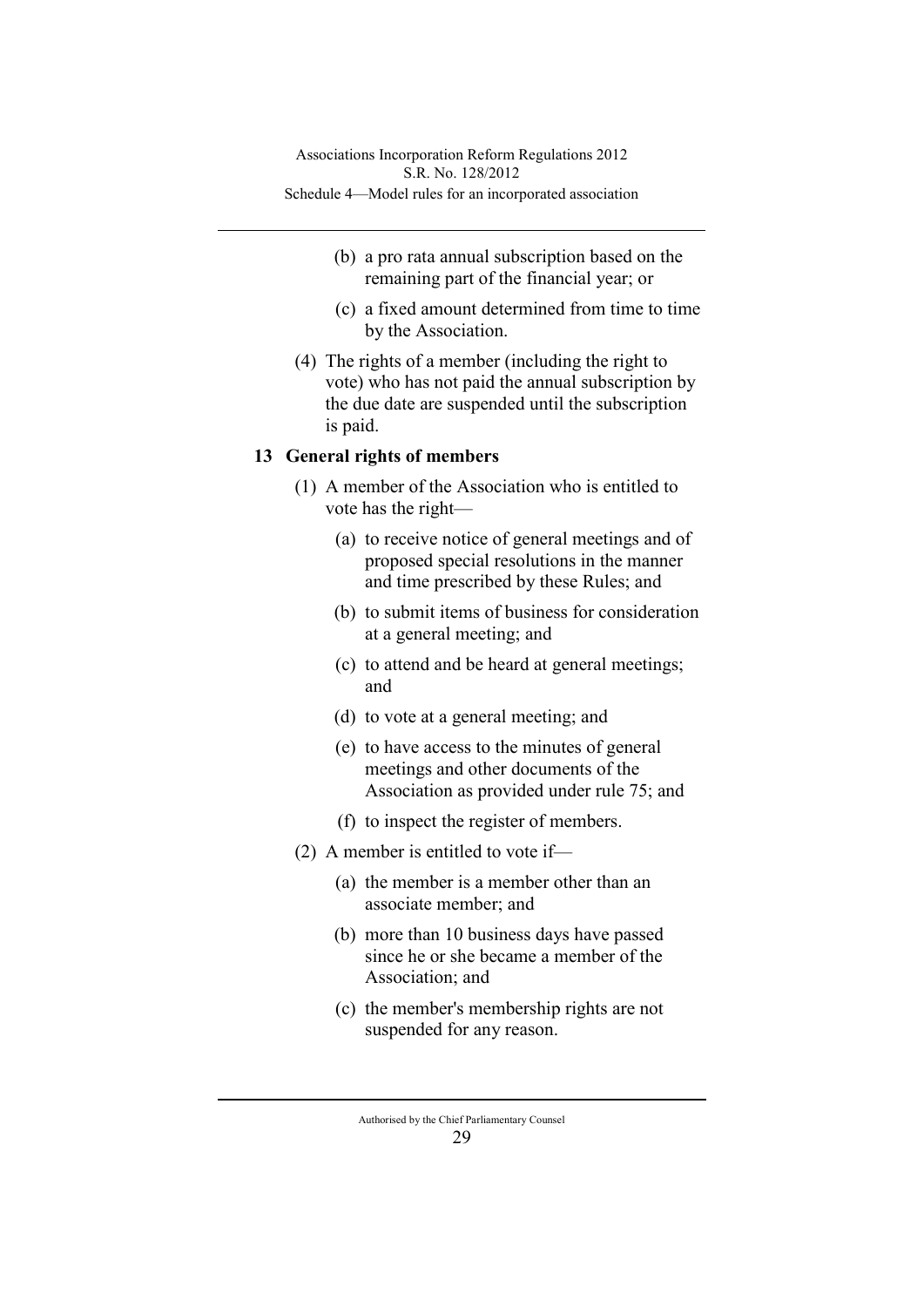# **14 Associate members**

- (1) Associate members of the Association include—
	- (a) any members under the age of 15 years; and
	- (b) any other category of member as determined by special resolution at a general meeting.
- (2) An associate member must not vote but may have other rights as determined by the Committee or by resolution at a general meeting.

### **15 Rights not transferable**

The rights of a member are not transferable and end when membership ceases.

# **16 Ceasing membership**

- (1) The membership of a person ceases on resignation, expulsion or death.
- (2) If a person ceases to be a member of the Association, the Secretary must, as soon as practicable, enter the date the person ceased to be a member in the register of members.

## **17 Resigning as a member**

(1) A member may resign by notice in writing given to the Association.

### **Note**

Rule 74(3) sets out how notice may be given to the association. It includes by post or by handing the notice to a member of the committee.

- (2) A member is taken to have resigned if—
	- (a) the member's annual subscription is more than 12 months in arrears; or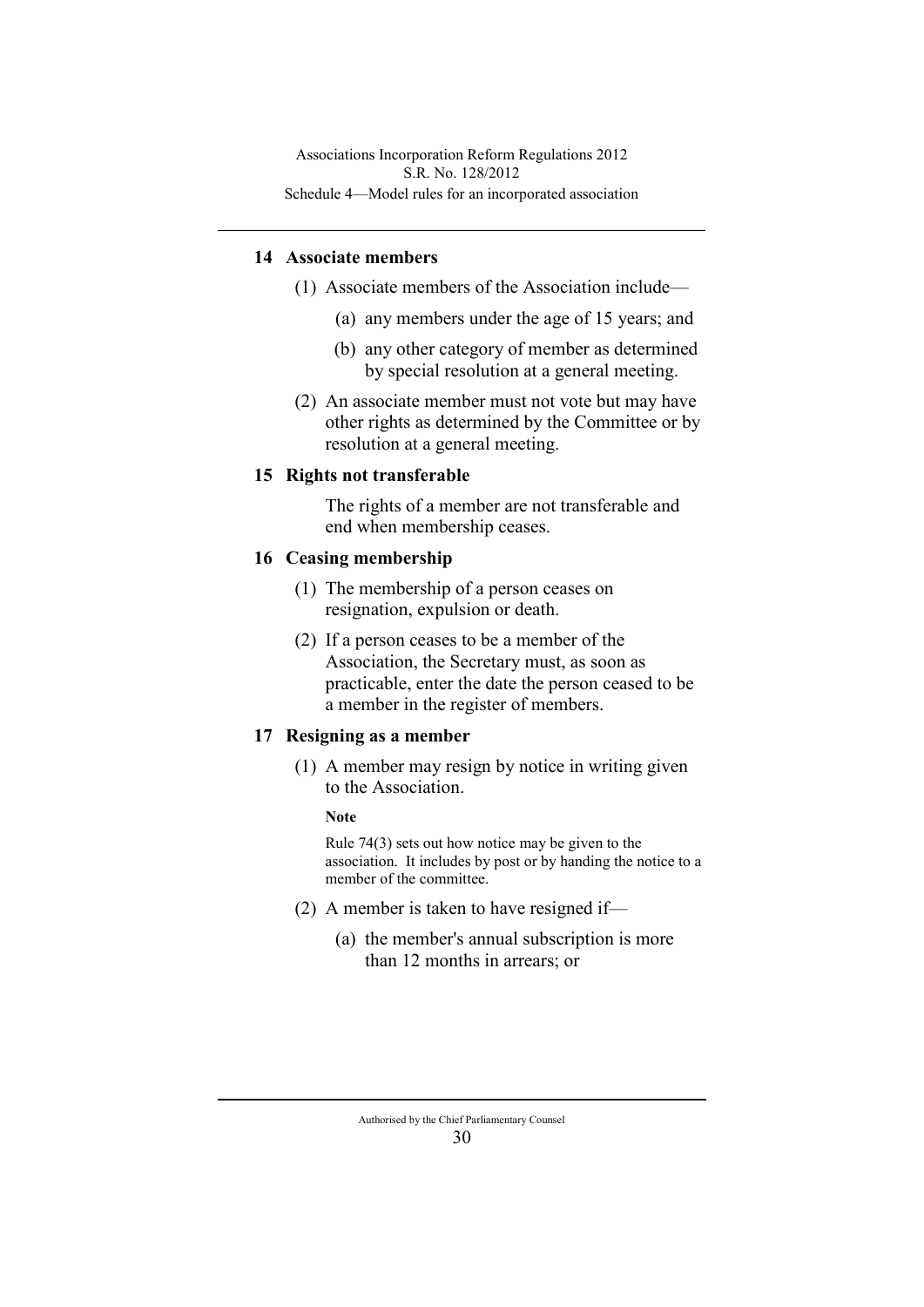- (b) where no annual subscription is payable—
	- (i) the Secretary has made a written request to the member to confirm that he or she wishes to remain a member; and
	- (ii) the member has not, within 3 months after receiving that request, confirmed in writing that he or she wishes to remain a member.

## **18 Register of members**

- (1) The Secretary must keep and maintain a register of members that includes—
	- (a) for each current member—
		- (i) the member's name;
		- (ii) the address for notice last given by the member;
		- (iii) the date of becoming a member;
		- (iv) if the member is an associate member, a note to that effect;
		- (v) any other information determined by the Committee; and
	- (b) for each former member, the date of ceasing to be a member.
- (2) Any member may, at a reasonable time and free of charge, inspect the register of members.

### **Note**

Under section 59 of the Act, access to the personal information of a person recorded in the register of members may be restricted in certain circumstances. Section 58 of the Act provides that it is an offence to make improper use of information about a person obtained from the Register of Members.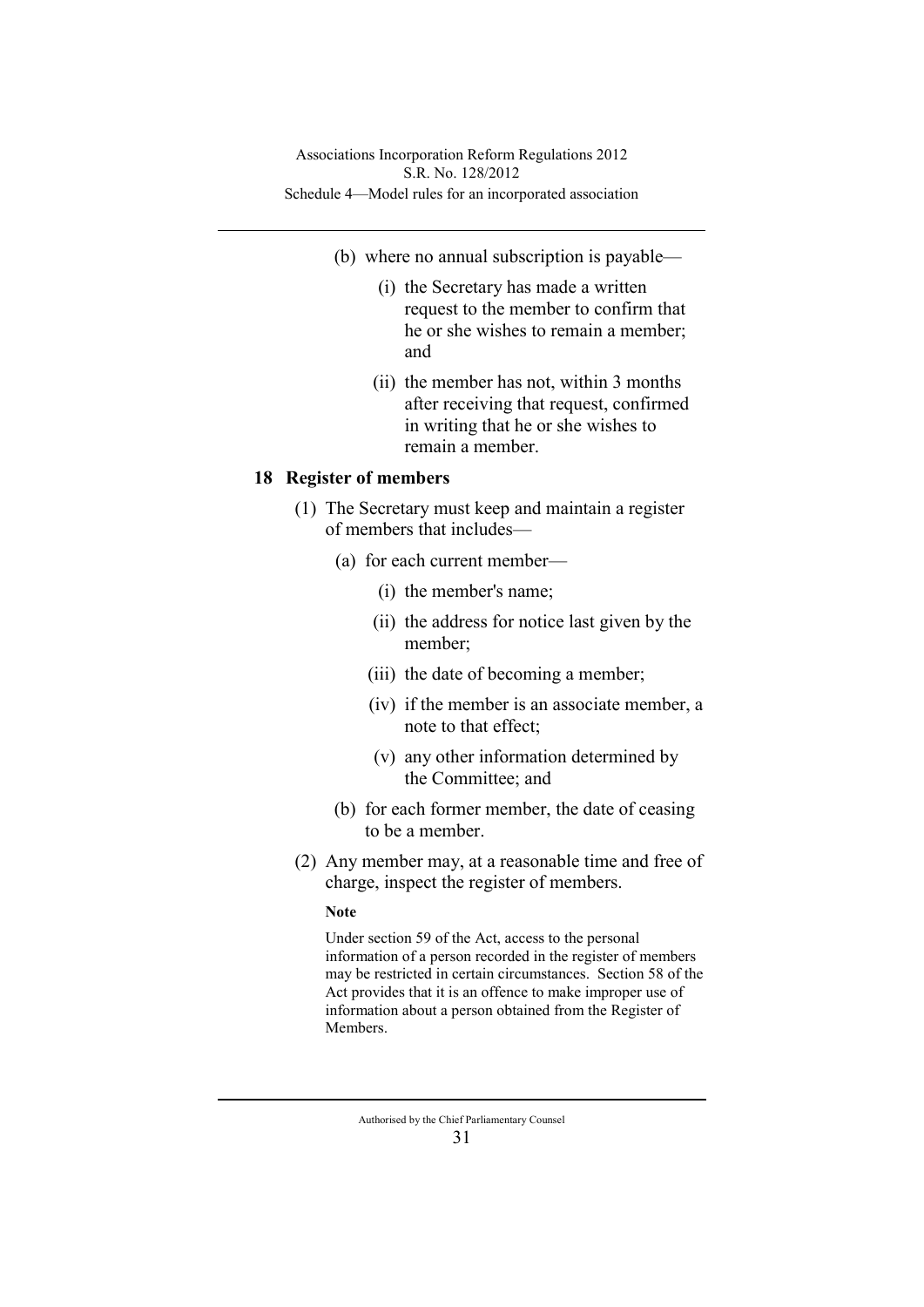# **Division 2—Disciplinary action**

## **19 Grounds for taking disciplinary action**

The Association may take disciplinary action against a member in accordance with this Division if it is determined that the member—

- (a) has failed to comply with these Rules; or
- (b) refuses to support the purposes of the Association; or
- (c) has engaged in conduct prejudicial to the Association.

## **20 Disciplinary subcommittee**

- (1) If the Committee is satisfied that there are sufficient grounds for taking disciplinary action against a member, the Committee must appoint a disciplinary subcommittee to hear the matter and determine what action, if any, to take against the member.
- (2) The members of the disciplinary subcommittee—
	- (a) may be Committee members, members of the Association or anyone else; but
	- (b) must not be biased against, or in favour of, the member concerned.

# **21 Notice to member**

- (1) Before disciplinary action is taken against a member, the Secretary must give written notice to the member—
	- (a) stating that the Association proposes to take disciplinary action against the member; and
	- (b) stating the grounds for the proposed disciplinary action; and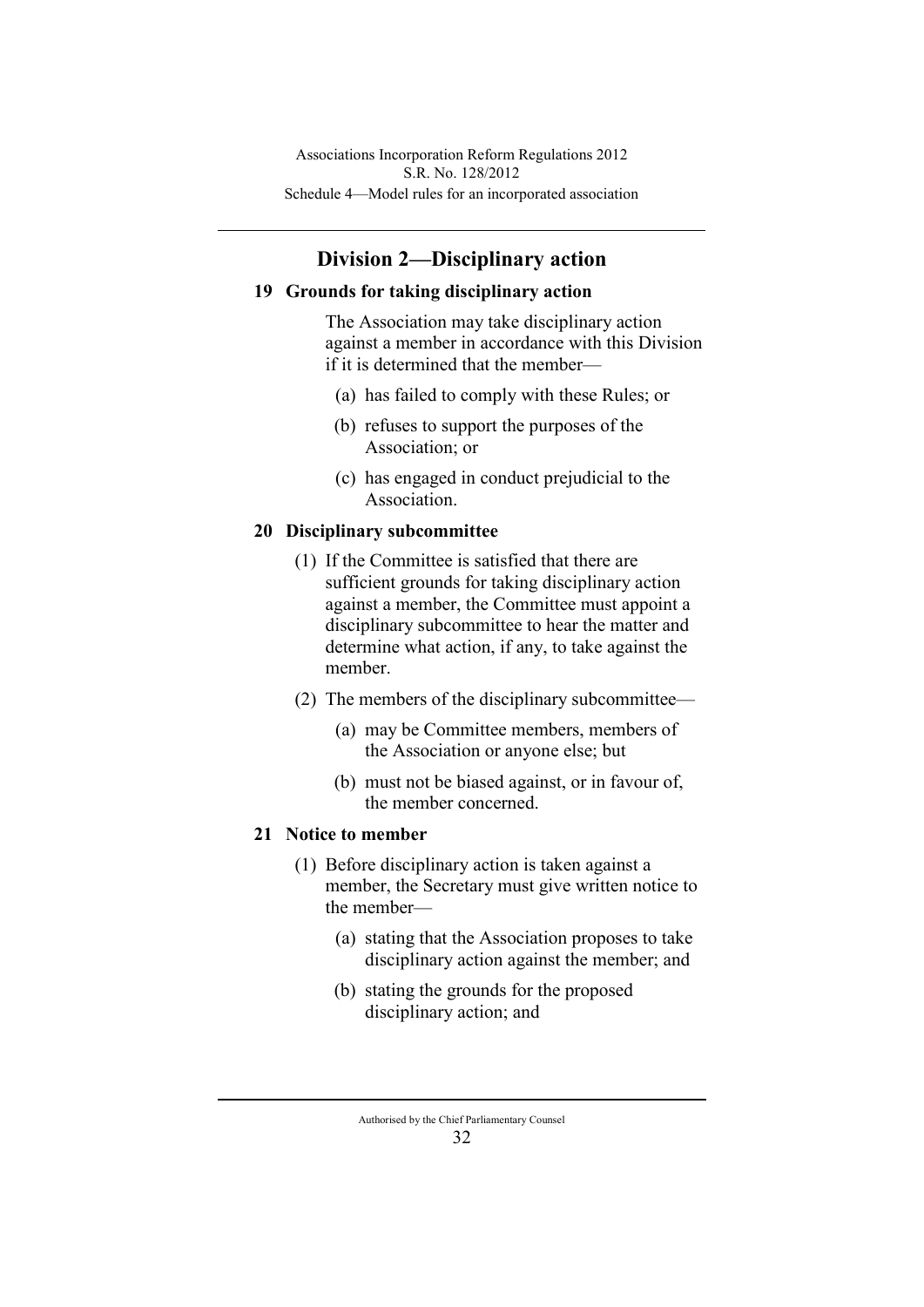- (c) specifying the date, place and time of the meeting at which the disciplinary subcommittee intends to consider the disciplinary action (the *disciplinary meeting*); and
- (d) advising the member that he or she may do one or both of the following—
	- (i) attend the disciplinary meeting and address the disciplinary subcommittee at that meeting;
	- (ii) give a written statement to the disciplinary subcommittee at any time before the disciplinary meeting; and
- (e) setting out the member's appeal rights under rule 23.
- (2) The notice must be given no earlier than 28 days, and no later than 14 days, before the disciplinary meeting is held.

# **22 Decision of subcommittee**

- (1) At the disciplinary meeting, the disciplinary subcommittee must—
	- (a) give the member an opportunity to be heard; and
	- (b) consider any written statement submitted by the member.
- (2) After complying with subrule (1), the disciplinary subcommittee may—
	- (a) take no further action against the member; or
	- (b) subject to subrule (3)—
		- (i) reprimand the member; or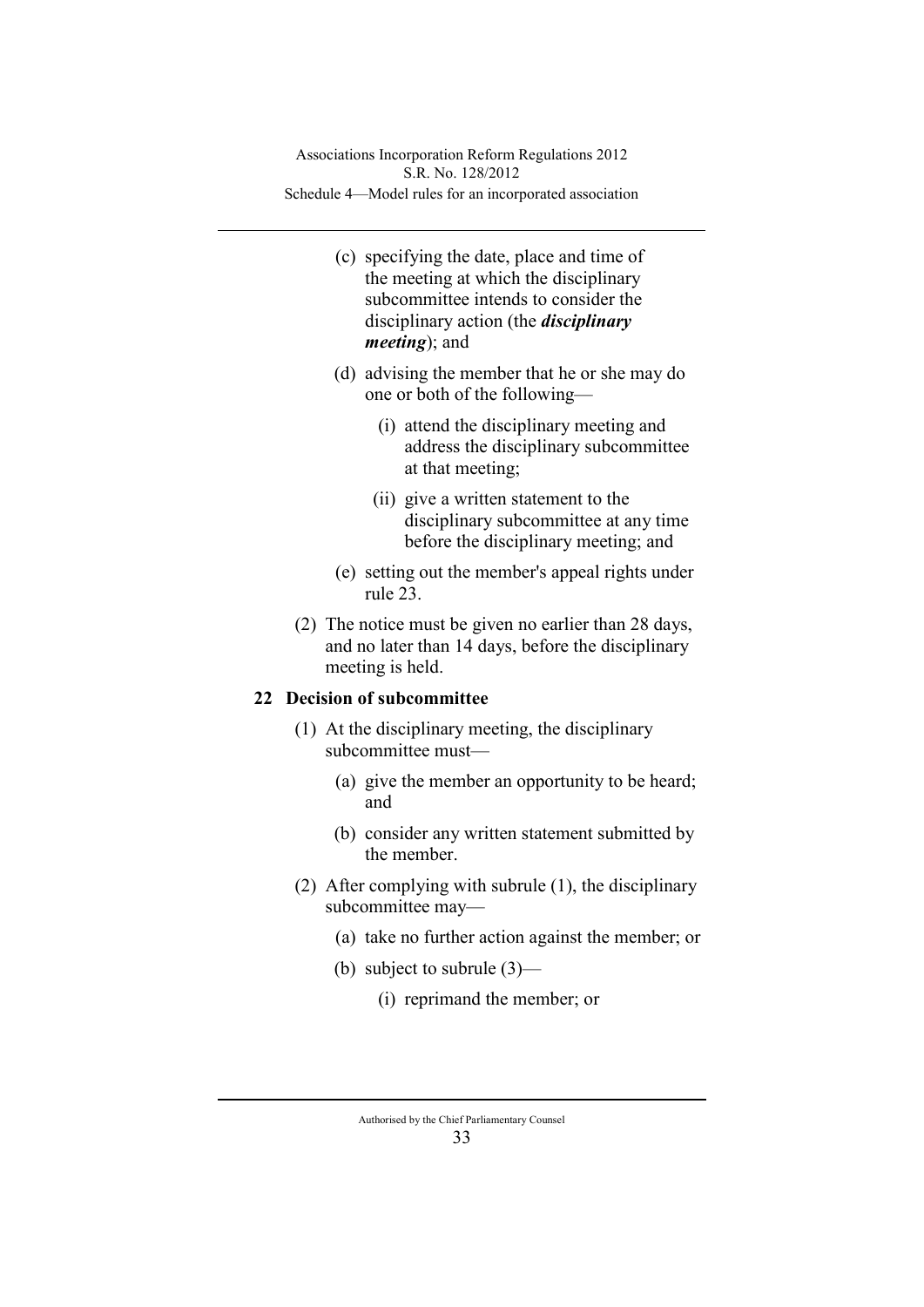- (ii) suspend the membership rights of the member for a specified period; or
- (iii) expel the member from the Association.
- (3) The disciplinary subcommittee may not fine the member.
- (4) The suspension of membership rights or the expulsion of a member by the disciplinary subcommittee under this rule takes effect immediately after the vote is passed.

# **23 Appeal rights**

- (1) A person whose membership rights have been suspended or who has been expelled from the Association under rule 22 may give notice to the effect that he or she wishes to appeal against the suspension or expulsion.
- (2) The notice must be in writing and given—
	- (a) to the disciplinary subcommittee immediately after the vote to suspend or expel the person is taken; or
	- (b) to the Secretary not later than 48 hours after the vote.
- (3) If a person has given notice under subrule (2), a disciplinary appeal meeting must be convened by the Committee as soon as practicable, but in any event not later than 21 days, after the notice is received.
- (4) Notice of the disciplinary appeal meeting must be given to each member of the Association who is entitled to vote as soon as practicable and must—
	- (a) specify the date, time and place of the meeting; and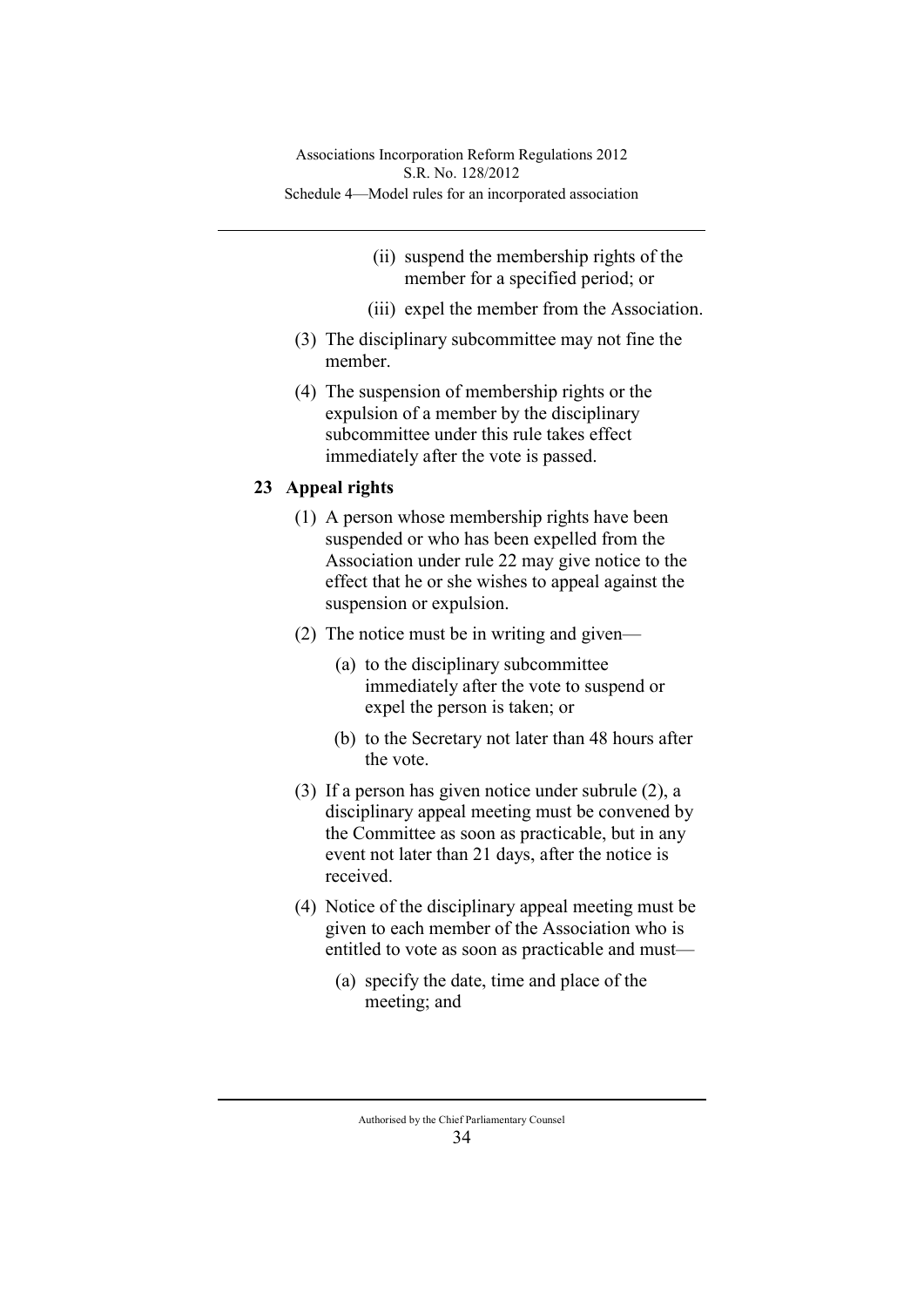### (b) state—

- (i) the name of the person against whom the disciplinary action has been taken; and
- (ii) the grounds for taking that action; and
- (iii) that at the disciplinary appeal meeting the members present must vote on whether the decision to suspend or expel the person should be upheld or revoked.

## **24 Conduct of disciplinary appeal meeting**

- (1) At a disciplinary appeal meeting—
	- (a) no business other than the question of the appeal may be conducted; and
	- (b) the Committee must state the grounds for suspending or expelling the member and the reasons for taking that action; and
	- (c) the person whose membership has been suspended or who has been expelled must be given an opportunity to be heard.
- (2) After complying with subrule (1), the members present and entitled to vote at the meeting must vote by secret ballot on the question of whether the decision to suspend or expel the person should be upheld or revoked.
- (3) A member may not vote by proxy at the meeting.
- (4) The decision is upheld if not less than three quarters of the members voting at the meeting vote in favour of the decision.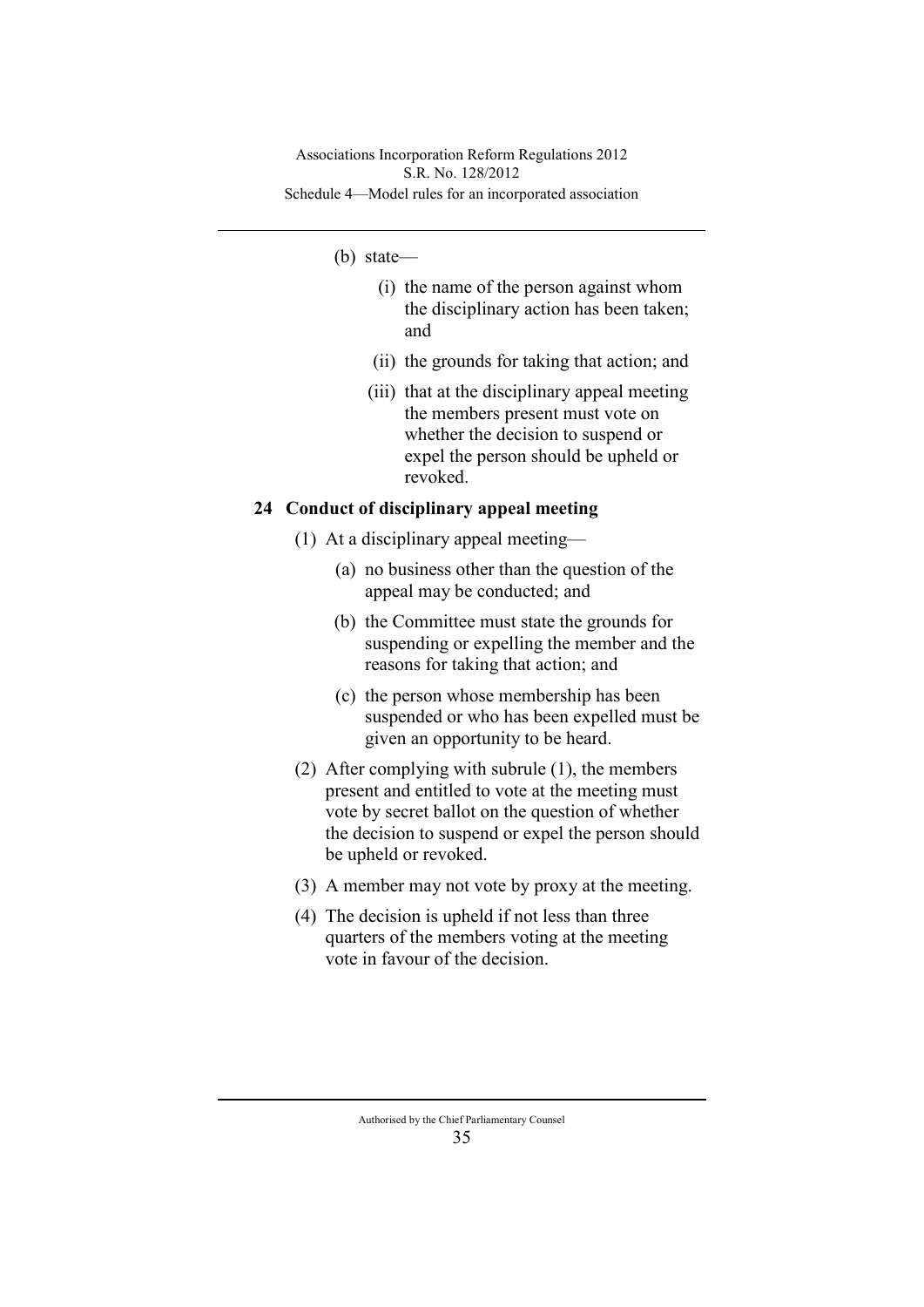# **Division 3—Grievance procedure**

# **25 Application**

- (1) The grievance procedure set out in this Division applies to disputes under these Rules between—
	- (a) a member and another member;
	- (b) a member and the Committee;
	- (c) a member and the Association.
- (2) A member must not initiate a grievance procedure in relation to a matter that is the subject of a disciplinary procedure until the disciplinary procedure has been completed.

## **26 Parties must attempt to resolve the dispute**

The parties to a dispute must attempt to resolve the dispute between themselves within 14 days of the dispute coming to the attention of each party.

## **27 Appointment of mediator**

- (1) If the parties to a dispute are unable to resolve the dispute between themselves within the time required by rule 26, the parties must within 10 days—
	- (a) notify the Committee of the dispute; and
	- (b) agree to or request the appointment of a mediator; and
	- (c) attempt in good faith to settle the dispute by mediation.
- (2) The mediator must be—
	- (a) a person chosen by agreement between the parties; or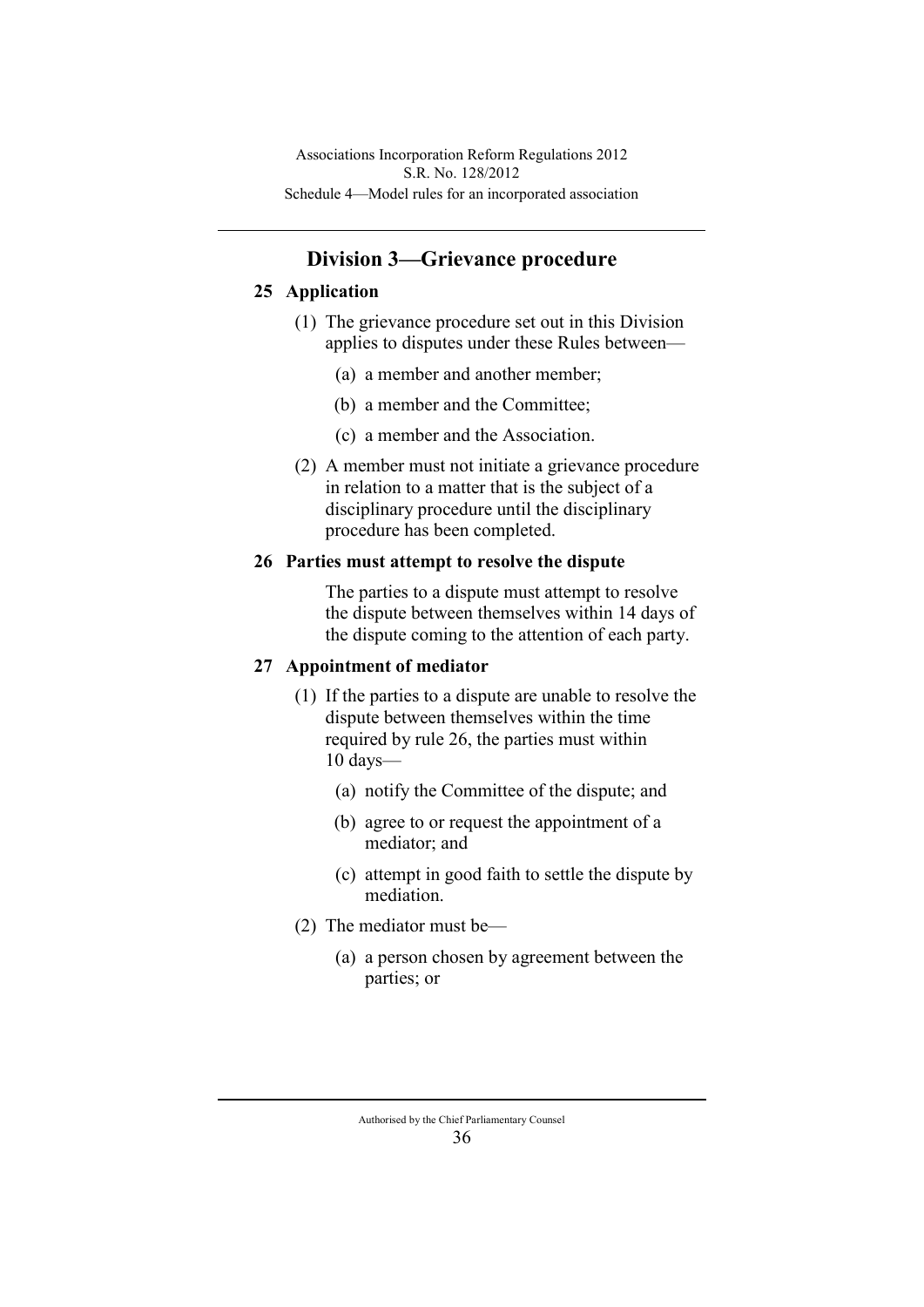- (b) in the absence of agreement—
	- (i) if the dispute is between a member and another member—a person appointed by the Committee; or
	- (ii) if the dispute is between a member and the Committee or the Association a person appointed or employed by the Dispute Settlement Centre of Victoria.
- (3) A mediator appointed by the Committee may be a member or former member of the Association but in any case must not be a person who—
	- (a) has a personal interest in the dispute; or
	- (b) is biased in favour of or against any party.

# **28 Mediation process**

- (1) The mediator to the dispute, in conducting the mediation, must—
	- (a) give each party every opportunity to be heard; and
	- (b) allow due consideration by all parties of any written statement submitted by any party; and
	- (c) ensure that natural justice is accorded to the parties throughout the mediation process.
- (2) The mediator must not determine the dispute.

# **29 Failure to resolve dispute by mediation**

If the mediation process does not resolve the dispute, the parties may seek to resolve the dispute in accordance with the Act or otherwise at law.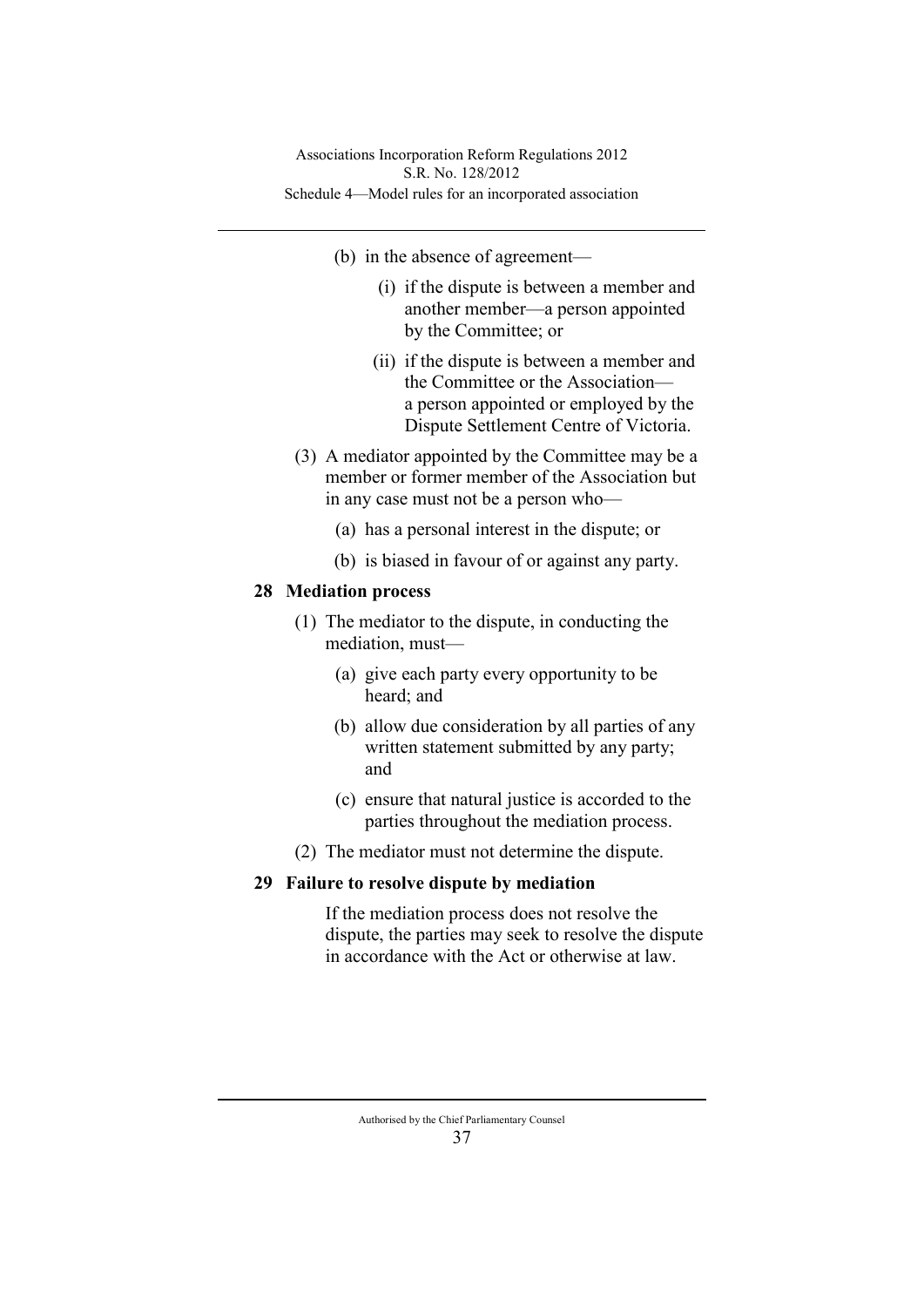# **Part 4—General meetings of the Association**

# **30 Annual general meetings**

- (1) The Committee must convene an annual general meeting of the Association to be held within 5 months after the end of each financial year.
- (2) Despite subrule (1), the Association may hold its first annual general meeting at any time within 18 months after its incorporation.
- (3) The Committee may determine the date, time and place of the annual general meeting.
- (4) The ordinary business of the annual general meeting is as follows—
	- (a) to confirm the minutes of the previous annual general meeting and of any special general meeting held since then;
	- (b) to receive and consider—
		- (i) the annual report of the Committee on the activities of the Association during the preceding financial year; and
		- (ii) the financial statements of the Association for the preceding financial year submitted by the Committee in accordance with Part 7 of the Act;
	- (c) to elect the members of the Committee;
	- (d) to confirm or vary the amounts (if any) of the annual subscription and joining fee.
- (5) The annual general meeting may also conduct any other business of which notice has been given in accordance with these Rules.

### **31 Special general meetings**

(1) Any general meeting of the Association, other than an annual general meeting or a disciplinary appeal meeting, is a special general meeting.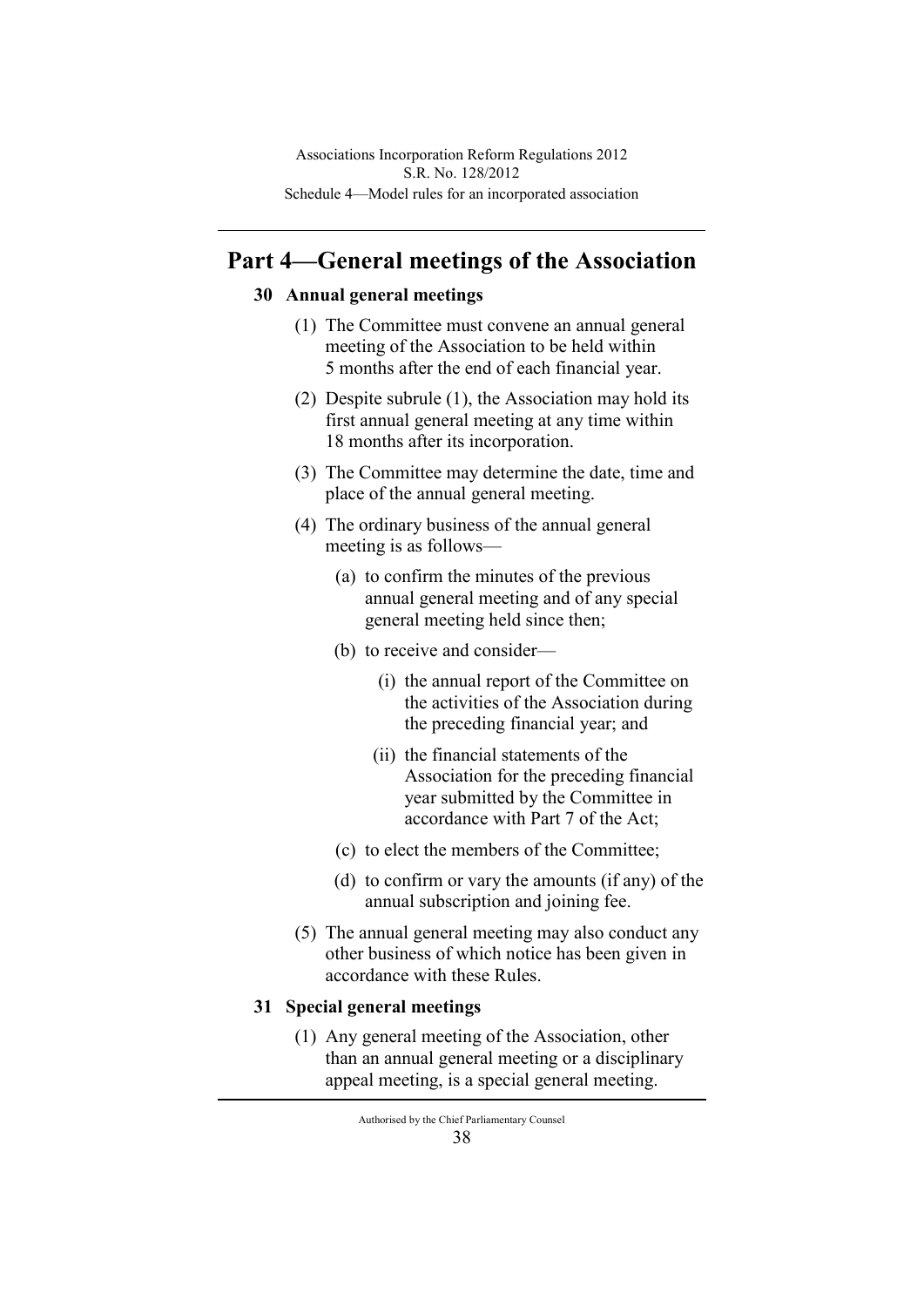- (2) The Committee may convene a special general meeting whenever it thinks fit.
- (3) No business other than that set out in the notice under rule 33 may be conducted at the meeting.

#### **Note**

General business may be considered at the meeting if it is included as an item for consideration in the notice under rule 33 and the majority of members at the meeting agree.

# **32 Special general meeting held at request of members**

- (1) The Committee must convene a special general meeting if a request to do so is made in accordance with subrule (2) by at least 10% of the total number of members.
- (2) A request for a special general meeting must—
	- (a) be in writing; and
	- (b) state the business to be considered at the meeting and any resolutions to be proposed; and
	- (c) include the names and signatures of the members requesting the meeting; and
	- (d) be given to the Secretary.
- (3) If the Committee does not convene a special general meeting within one month after the date on which the request is made, the members making the request (or any of them) may convene the special general meeting.
- (4) A special general meeting convened by members under subrule (3)—
	- (a) must be held within 3 months after the date on which the original request was made; and
	- (b) may only consider the business stated in that request.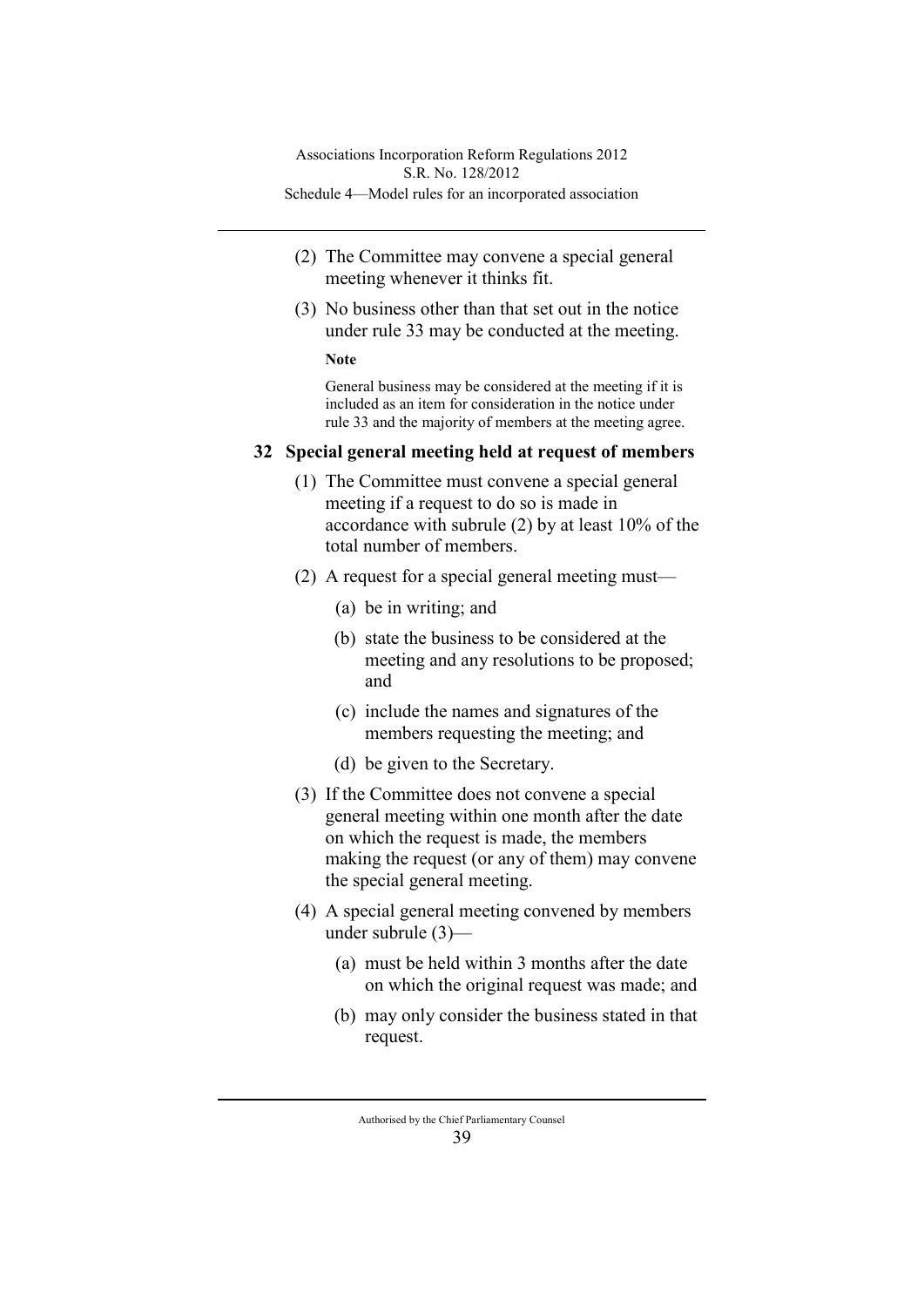(5) The Association must reimburse all reasonable expenses incurred by the members convening a special general meeting under subrule (3).

# **33 Notice of general meetings**

- (1) The Secretary (or, in the case of a special general meeting convened under rule 32(3), the members convening the meeting) must give to each member of the Association—
	- (a) at least 21 days' notice of a general meeting if a special resolution is to be proposed at the meeting; or
	- (b) at least 14 days' notice of a general meeting in any other case.
- (2) The notice must—
	- (a) specify the date, time and place of the meeting; and
	- (b) indicate the general nature of each item of business to be considered at the meeting; and
	- (c) if a special resolution is to be proposed—
		- (i) state in full the proposed resolution; and
		- (ii) state the intention to propose the resolution as a special resolution; and
	- (d) comply with rule 34(5).
- (3) This rule does not apply to a disciplinary appeal meeting.

# **Note**

Rule 23(4) sets out the requirements for notice of a disciplinary appeal meeting.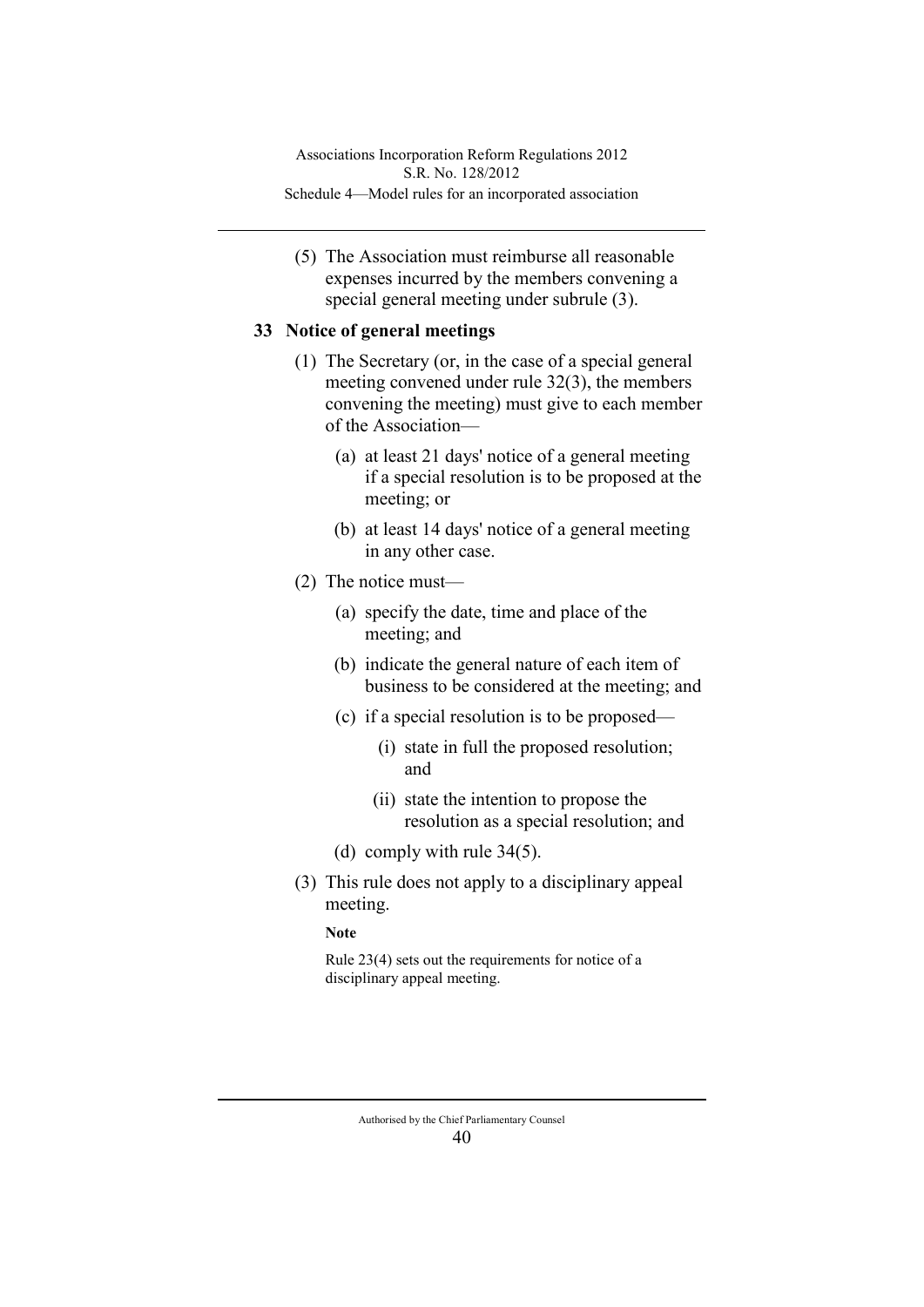# **34 Proxies**

- (1) A member may appoint another member as his or her proxy to vote and speak on his or her behalf at a general meeting other than at a disciplinary appeal meeting.
- (2) The appointment of a proxy must be in writing and signed by the member making the appointment.
- (3) The member appointing the proxy may give specific directions as to how the proxy is to vote on his or her behalf, otherwise the proxy may vote on behalf of the member in any matter as he or she sees fit.
- (4) If the Committee has approved a form for the appointment of a proxy, the member may use any other form that clearly identifies the person appointed as the member's proxy and that has been signed by the member.
- (5) Notice of a general meeting given to a member under rule 33 must—
	- (a) state that the member may appoint another member as a proxy for the meeting; and
	- (b) include a copy of any form that the Committee has approved for the appointment of a proxy.
- (6) A form appointing a proxy must be given to the Chairperson of the meeting before or at the commencement of the meeting.
- (7) A form appointing a proxy sent by post or electronically is of no effect unless it is received by the Association no later than 24 hours before the commencement of the meeting.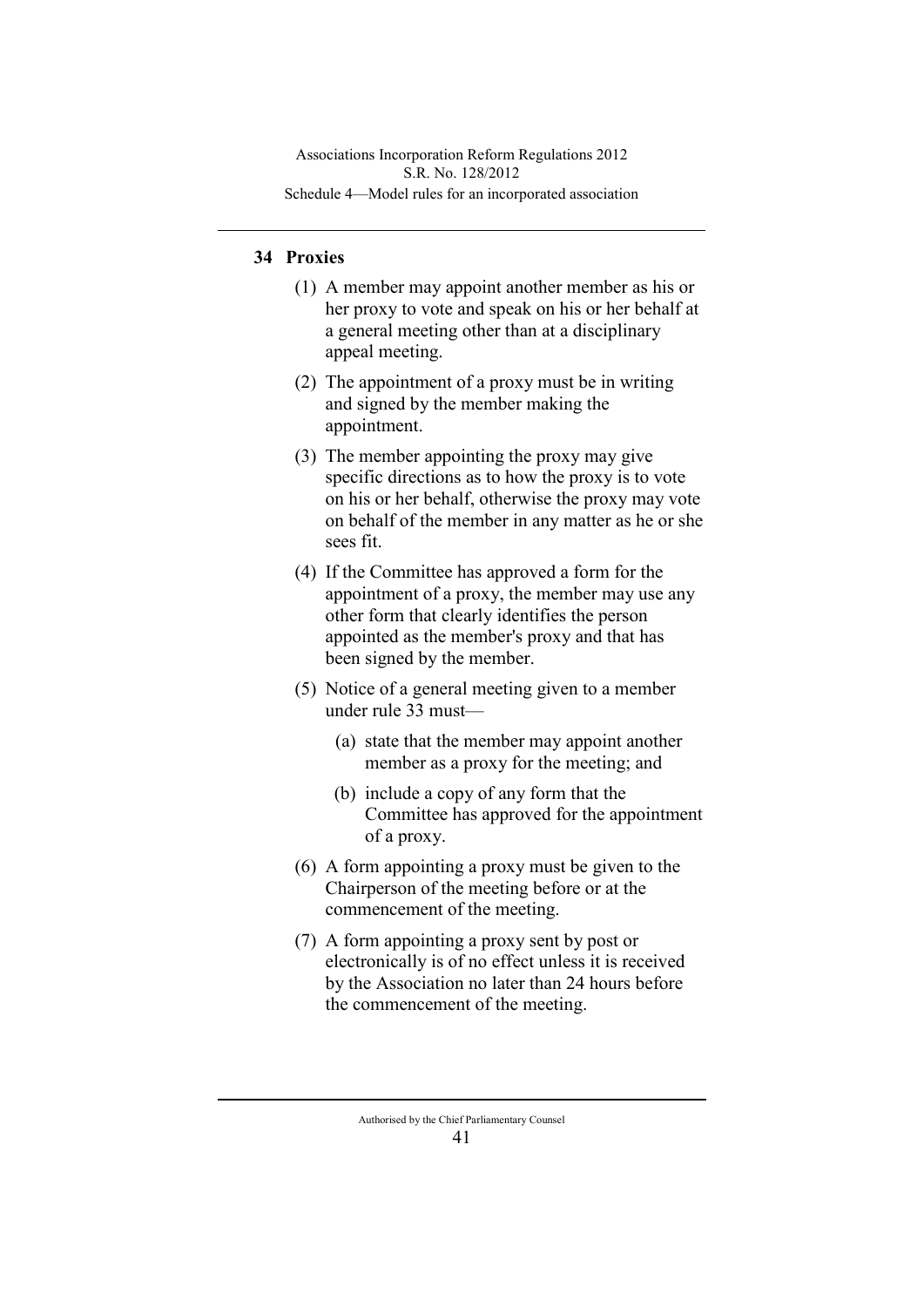# **35 Use of technology**

- (1) A member not physically present at a general meeting may be permitted to participate in the meeting by the use of technology that allows that member and the members present at the meeting to clearly and simultaneously communicate with each other.
- (2) For the purposes of this Part, a member participating in a general meeting as permitted under subrule (1) is taken to be present at the meeting and, if the member votes at the meeting, is taken to have voted in person.

# **36 Quorum at general meetings**

- (1) No business may be conducted at a general meeting unless a quorum of members is present.
- (2) The quorum for a general meeting is the presence (physically, by proxy or as allowed under rule 35) of 10% of the members entitled to vote.
- (3) If a quorum is not present within 30 minutes after the notified commencement time of a general meeting—
	- (a) in the case of a meeting convened by, or at the request of, members under rule 32 the meeting must be dissolved;

### **Note**

If a meeting convened by, or at the request of, members is dissolved under this subrule, the business that was to have been considered at the meeting is taken to have been dealt with. If members wish to have the business reconsidered at another special meeting, the members must make a new request under rule 32.

- (b) in any other case—
	- (i) the meeting must be adjourned to a date not more than 21 days after the adjournment; and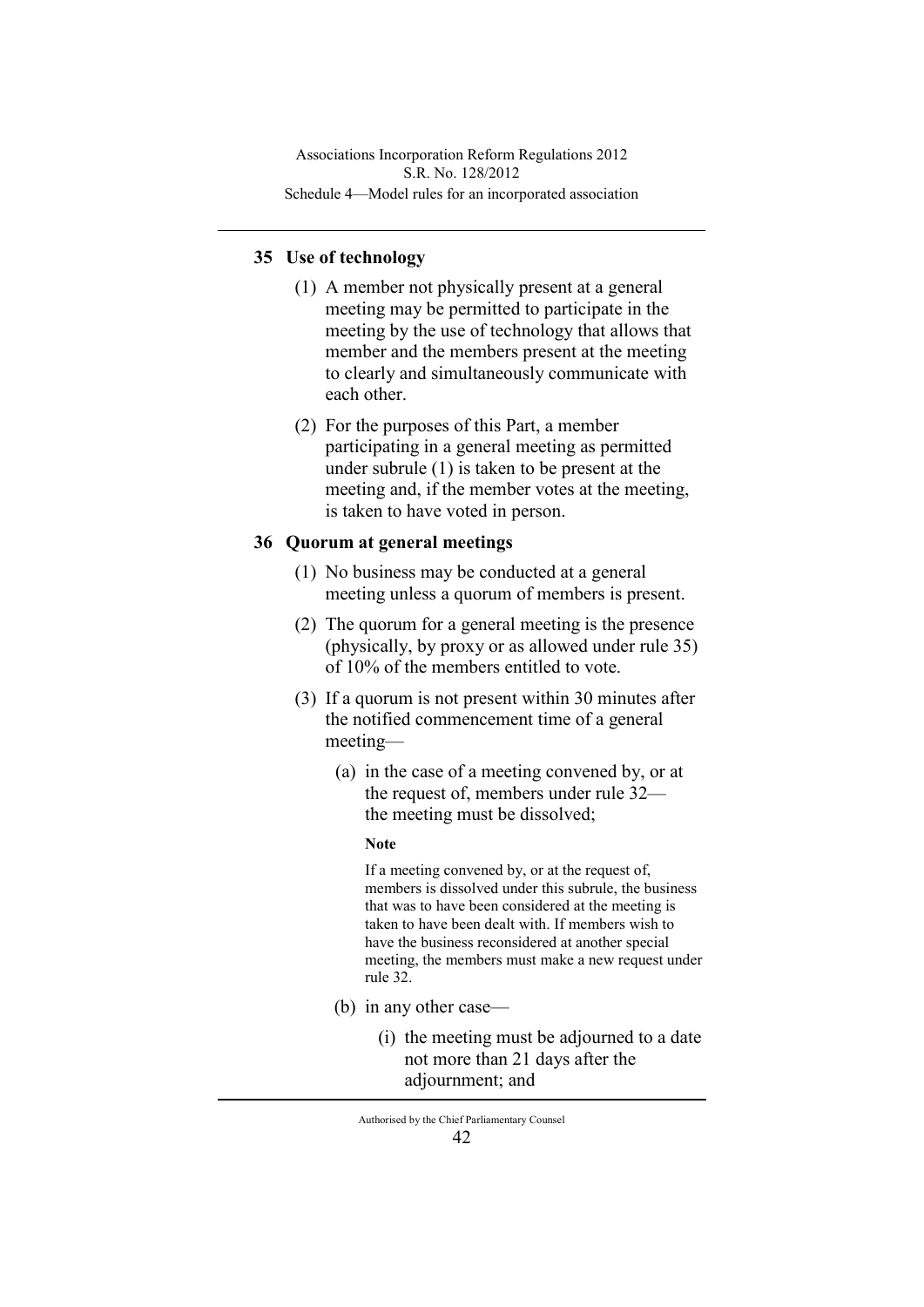- (ii) notice of the date, time and place to which the meeting is adjourned must be given at the meeting and confirmed by written notice given to all members as soon as practicable after the meeting.
- (4) If a quorum is not present within 30 minutes after the time to which a general meeting has been adjourned under subrule (3)(b), the members present at the meeting (if not fewer than 3) may proceed with the business of the meeting as if a quorum were present.

# **37 Adjournment of general meeting**

- (1) The Chairperson of a general meeting at which a quorum is present may, with the consent of a majority of members present at the meeting, adjourn the meeting to another time at the same place or at another place.
- (2) Without limiting subrule (1), a meeting may be adjourned—
	- (a) if there is insufficient time to deal with the business at hand; or
	- (b) to give the members more time to consider an item of business.

## **Example**

The members may wish to have more time to examine the financial statements submitted by the Committee at an annual general meeting.

(3) No business may be conducted on the resumption of an adjourned meeting other than the business that remained unfinished when the meeting was adjourned.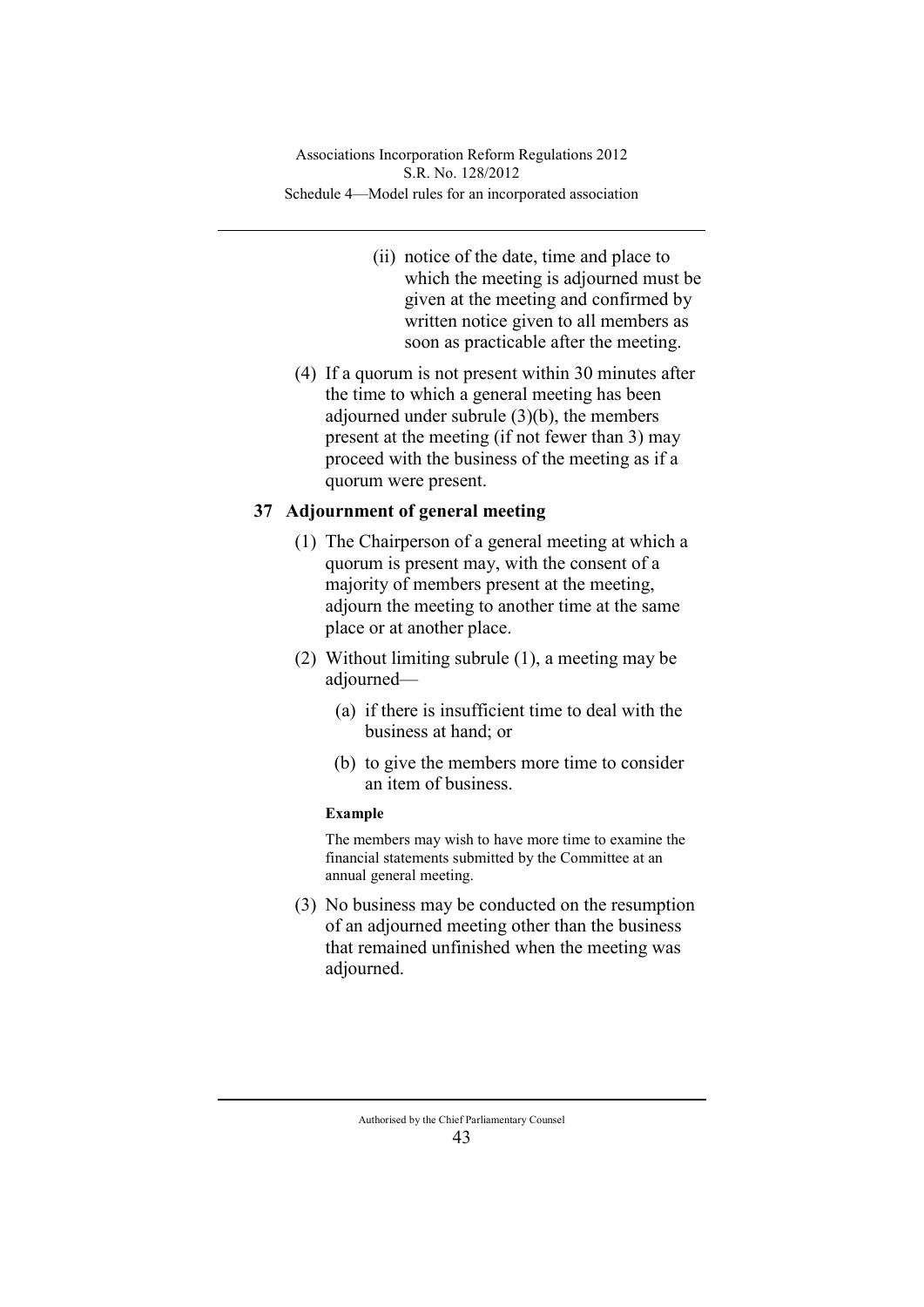(4) Notice of the adjournment of a meeting under this rule is not required unless the meeting is adjourned for 14 days or more, in which case notice of the meeting must be given in accordance with rule 33.

## **38 Voting at general meeting**

- (1) On any question arising at a general meeting—
	- (a) subject to subrule (3), each member who is entitled to vote has one vote; and
	- (b) members may vote personally or by proxy; and
	- (c) except in the case of a special resolution, the question must be decided on a majority of votes.
- (2) If votes are divided equally on a question, the Chairperson of the meeting has a second or casting vote.
- (3) If the question is whether or not to confirm the minutes of a previous meeting, only members who were present at that meeting may vote.
- (4) This rule does not apply to a vote at a disciplinary appeal meeting conducted under rule 24.

# **39 Special resolutions**

A special resolution is passed if not less than three quarters of the members voting at a general meeting (whether in person or by proxy) vote in favour of the resolution.

#### **Note**

In addition to certain matters specified in the Act, a special resolution is required—

- (a) to remove a committee member from office ;
- (b) to alter these Rules, including changing the name or any of the purposes of the Association.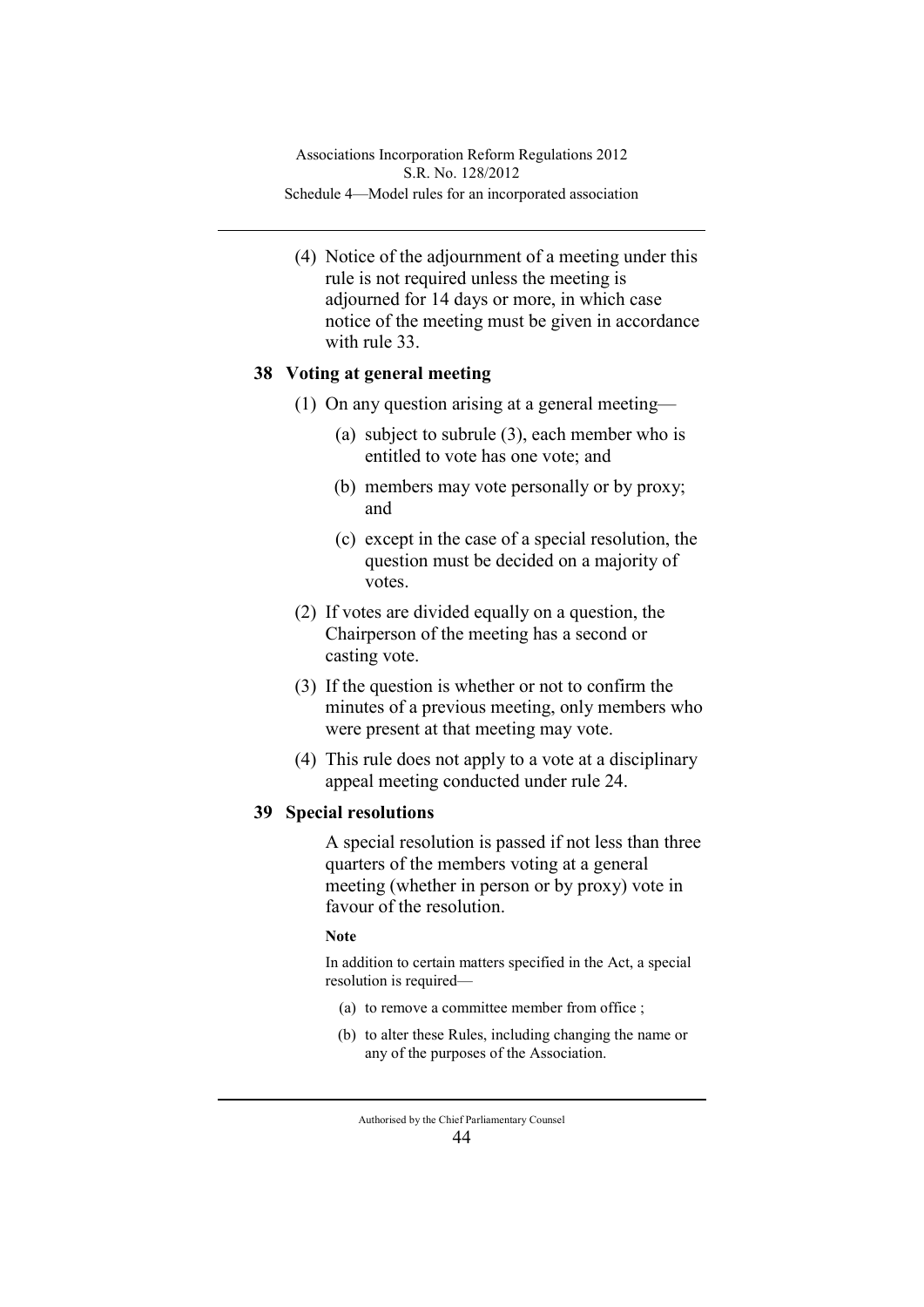# **40 Determining whether resolution carried**

- (1) Subject to subsection (2), the Chairperson of a general meeting may, on the basis of a show of hands, declare that a resolution has been—
	- (a) carried; or
	- (b) carried unanimously; or
	- (c) carried by a particular majority; or
	- (d) lost—

and an entry to that effect in the minutes of the meeting is conclusive proof of that fact.

- (2) If a poll (where votes are cast in writing) is demanded by three or more members on any question—
	- (a) the poll must be taken at the meeting in the manner determined by the Chairperson of the meeting; and
	- (b) the Chairperson must declare the result of the resolution on the basis of the poll.
- (3) A poll demanded on the election of the Chairperson or on a question of an adjournment must be taken immediately.
- (4) A poll demanded on any other question must be taken before the close of the meeting at a time determined by the Chairperson.

# **41 Minutes of general meeting**

- (1) The Committee must ensure that minutes are taken and kept of each general meeting.
- (2) The minutes must record the business considered at the meeting, any resolution on which a vote is taken and the result of the vote.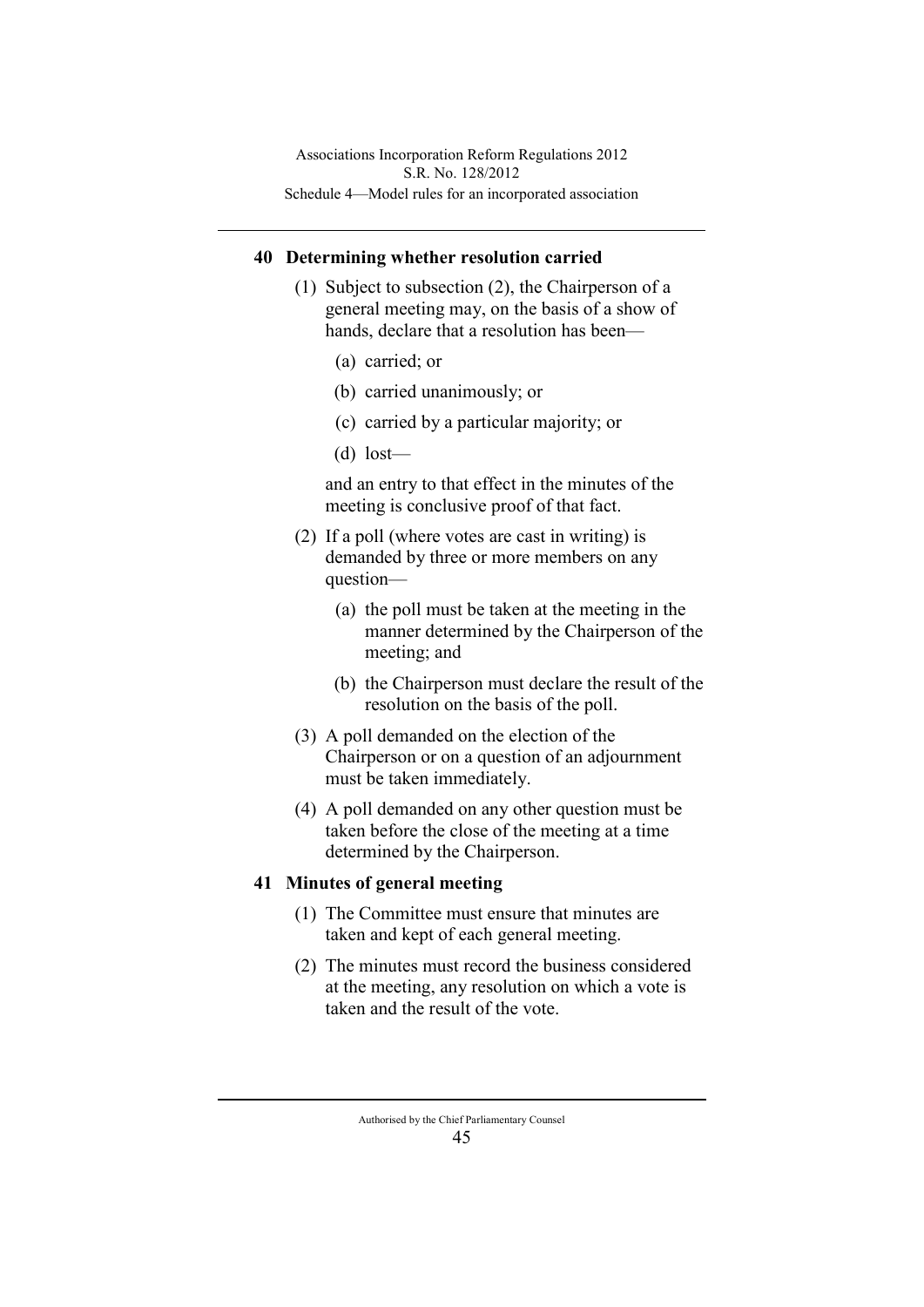- (3) In addition, the minutes of each annual general meeting must include—
	- (a) the names of the members attending the meeting; and
	- (b) proxy forms given to the Chairperson of the meeting under rule 34(6); and
	- (c) the financial statements submitted to the members in accordance with rule  $30(4)(b)(ii)$ ; and
	- (d) the certificate signed by two committee members certifying that the financial statements give a true and fair view of the financial position and performance of the Association; and
	- (e) any audited accounts and auditor's report or report of a review accompanying the financial statements that are required under the Act.

# **Part 5—Committee**

# **Division 1—Powers of Committee**

# **42 Role and powers**

- (1) The business of the Association must be managed by or under the direction of a Committee.
- (2) The Committee may exercise all the powers of the Association except those powers that these Rules or the Act require to be exercised by general meetings of the members of the Association.
- (3) The Committee may—
	- (a) appoint and remove staff;
	- (b) establish subcommittees consisting of members with terms of reference it considers appropriate.

Authorised by the Chief Parliamentary Counsel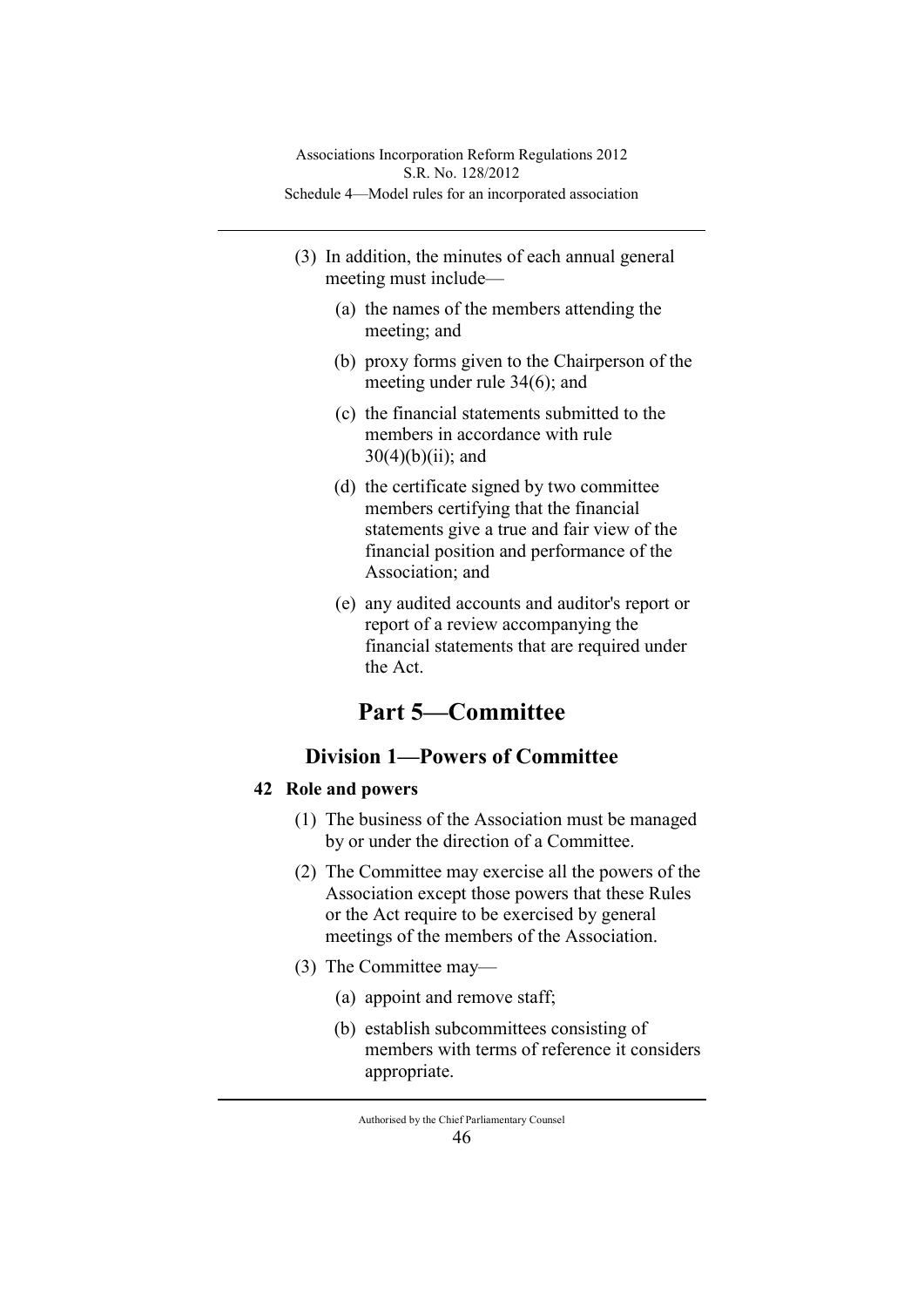# **43 Delegation**

- (1) The Committee may delegate to a member of the Committee, a subcommittee or staff, any of its powers and functions other than—
	- (a) this power of delegation; or
	- (b) a duty imposed on the Committee by the Act or any other law.
- (2) The delegation must be in writing and may be subject to the conditions and limitations the Committee considers appropriate.
- (3) The Committee may, in writing, revoke a delegation wholly or in part.

# **Division 2—Composition of Committee and duties of members**

# **44 Composition of Committee**

The Committee consists of—

- (a) a President; and
- (b) a Vice-President; and
- (c) a Secretary; and
- (d) a Treasurer; and
- (e) ordinary members (if any) elected under rule 53.

# **45 General Duties**

- (1) As soon as practicable after being elected or appointed to the Committee, each committee member must become familiar with these Rules and the Act.
- (2) The Committee is collectively responsible for ensuring that the Association complies with the Act and that individual members of the Committee comply with these Rules.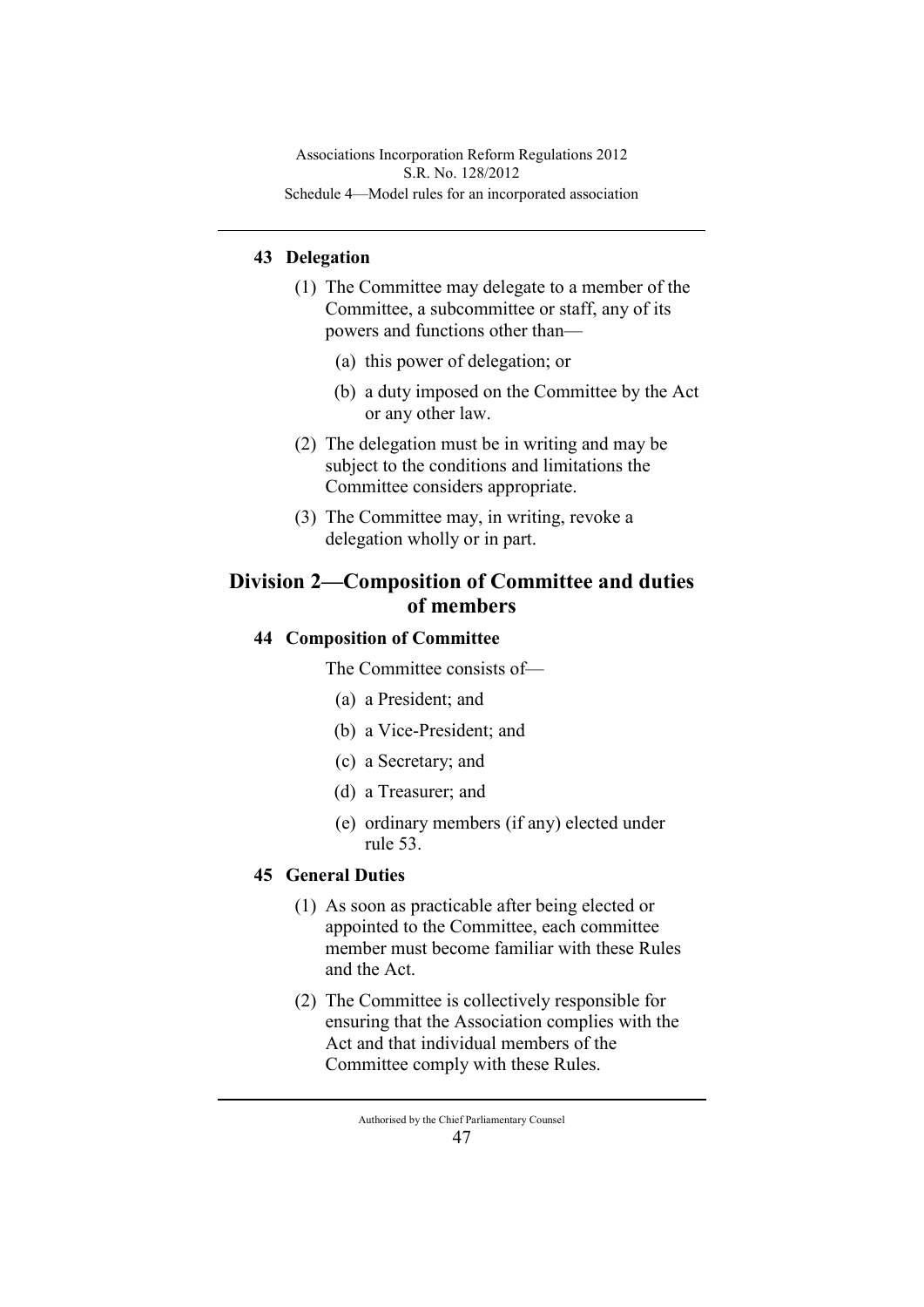- (3) Committee members must exercise their powers and discharge their duties with reasonable care and diligence.
- (4) Committee members must exercise their powers and discharge their duties—
	- (a) in good faith in the best interests of the Association; and
	- (b) for a proper purpose.
- (5) Committee members and former committee members must not make improper use of—
	- (a) their position; or
	- (b) information acquired by virtue of holding their position—

so as to gain an advantage for themselves or any other person or to cause detriment to the Association.

#### **Note**

See also Division 3 of Part 6 of the Act which sets out the general duties of the office holders of an incorporated association.

(6) In addition to any duties imposed by these Rules, a committee member must perform any other duties imposed from time to time by resolution at a general meeting.

# **46 President and Vice-President**

- (1) Subject to subrule (2), the President or, in the President's absence, the Vice-President is the Chairperson for any general meetings and for any committee meetings.
- (2) If the President and the Vice-President are both absent, or are unable to preside, the Chairperson of the meeting must be—
	- (a) in the case of a general meeting—a member elected by the other members present; or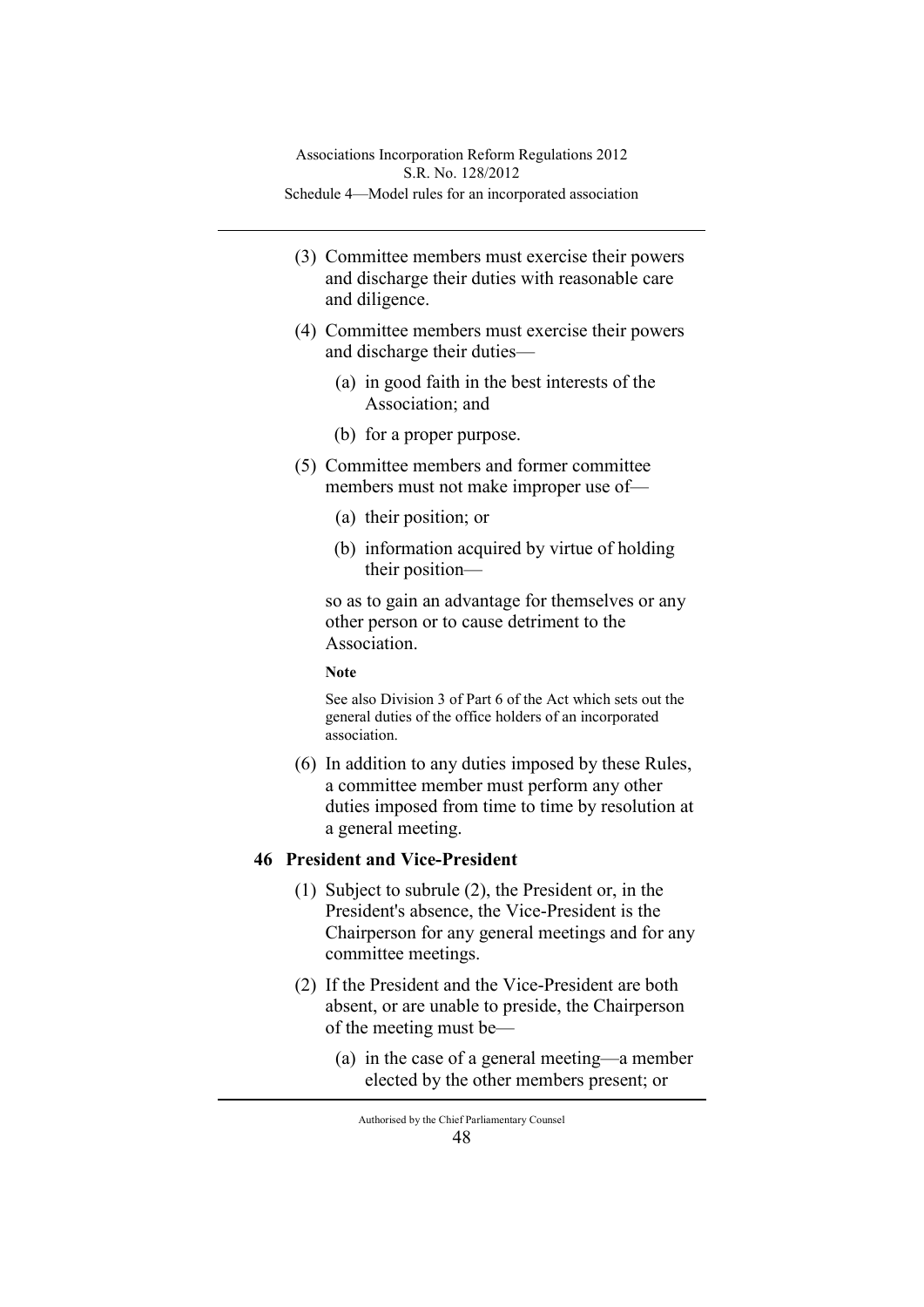(b) in the case of a committee meeting a committee member elected by the other committee members present.

# **47 Secretary**

(1) The Secretary must perform any duty or function required under the Act to be performed by the secretary of an incorporated association.

## **Example**

Under the Act, the secretary of an incorporated association is responsible for lodging documents of the association with the Registrar.

- (2) The Secretary must—
	- (a) maintain the register of members in accordance with rule 18; and
	- (b) keep custody of the common seal (if any) of the Association and, except for the financial records referred to in rule 70(3), all books, documents and securities of the Association in accordance with rules 72 and 75; and
	- (c) subject to the Act and these Rules, provide members with access to the register of members, the minutes of general meetings and other books and documents; and
	- (d) perform any other duty or function imposed on the Secretary by these Rules.
- (3) The Secretary must give to the Registrar notice of his or her appointment within 14 days after the appointment.

# **48 Treasurer**

- (1) The Treasurer must—
	- (a) receive all moneys paid to or received by the Association and issue receipts for those moneys in the name of the Association; and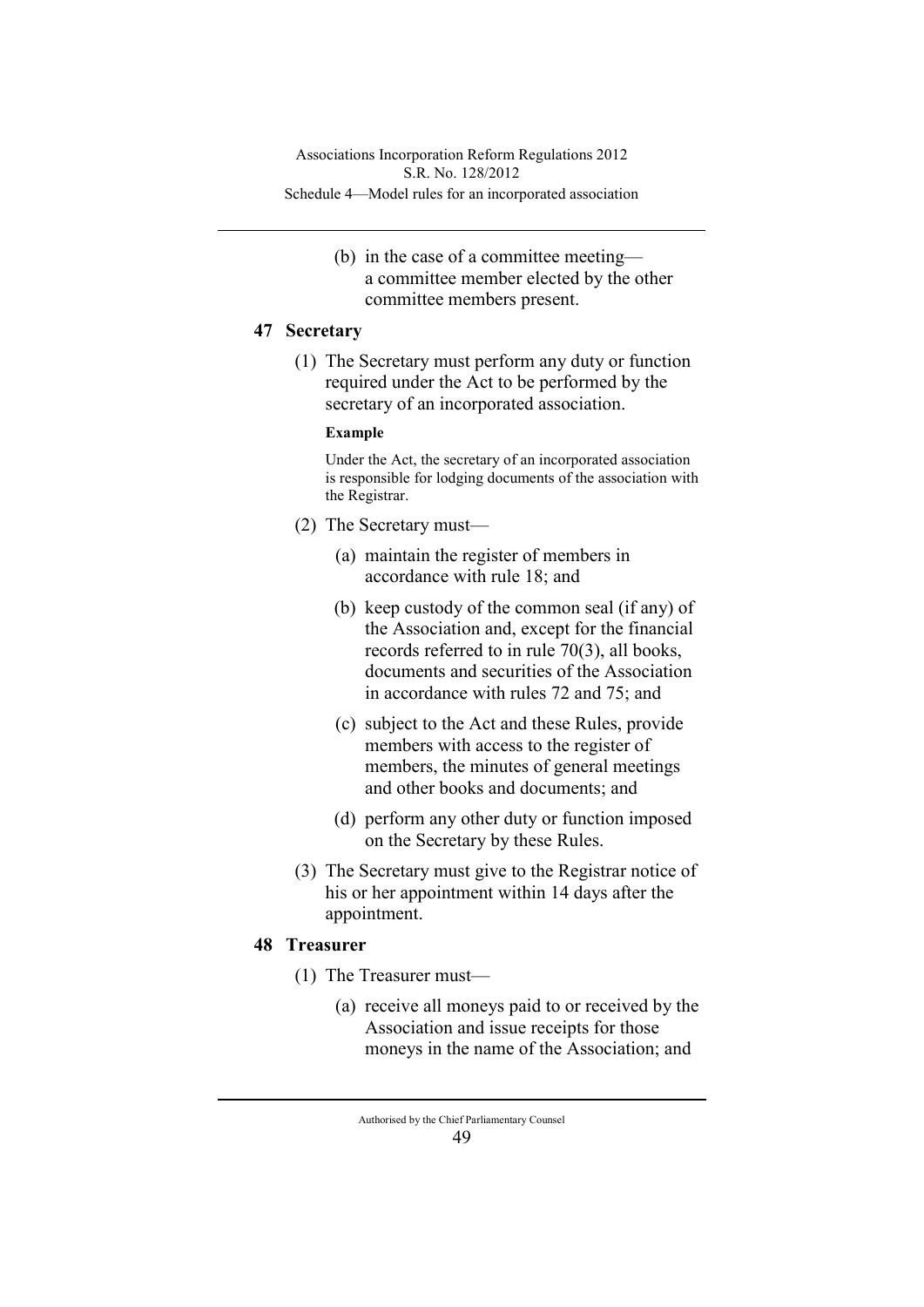- (b) ensure that all moneys received are paid into the account of the Association within 5 working days after receipt; and
- (c) make any payments authorised by the Committee or by a general meeting of the Association from the Association's funds; and
- (d) ensure cheques are signed by at least 2 committee members.
- (2) The Treasurer must—
	- (a) ensure that the financial records of the Association are kept in accordance with the Act; and
	- (b) coordinate the preparation of the financial statements of the Association and their certification by the Committee prior to their submission to the annual general meeting of the Association.
- (3) The Treasurer must ensure that at least one other committee member has access to the accounts and financial records of the Association.

# **Division 3—Election of Committee members and tenure of office**

# **49 Who is eligible to be a Committee member**

A member is eligible to be elected or appointed as a committee member if the member—

- (a) is 18 years or over; and
- (b) is entitled to vote at a general meeting.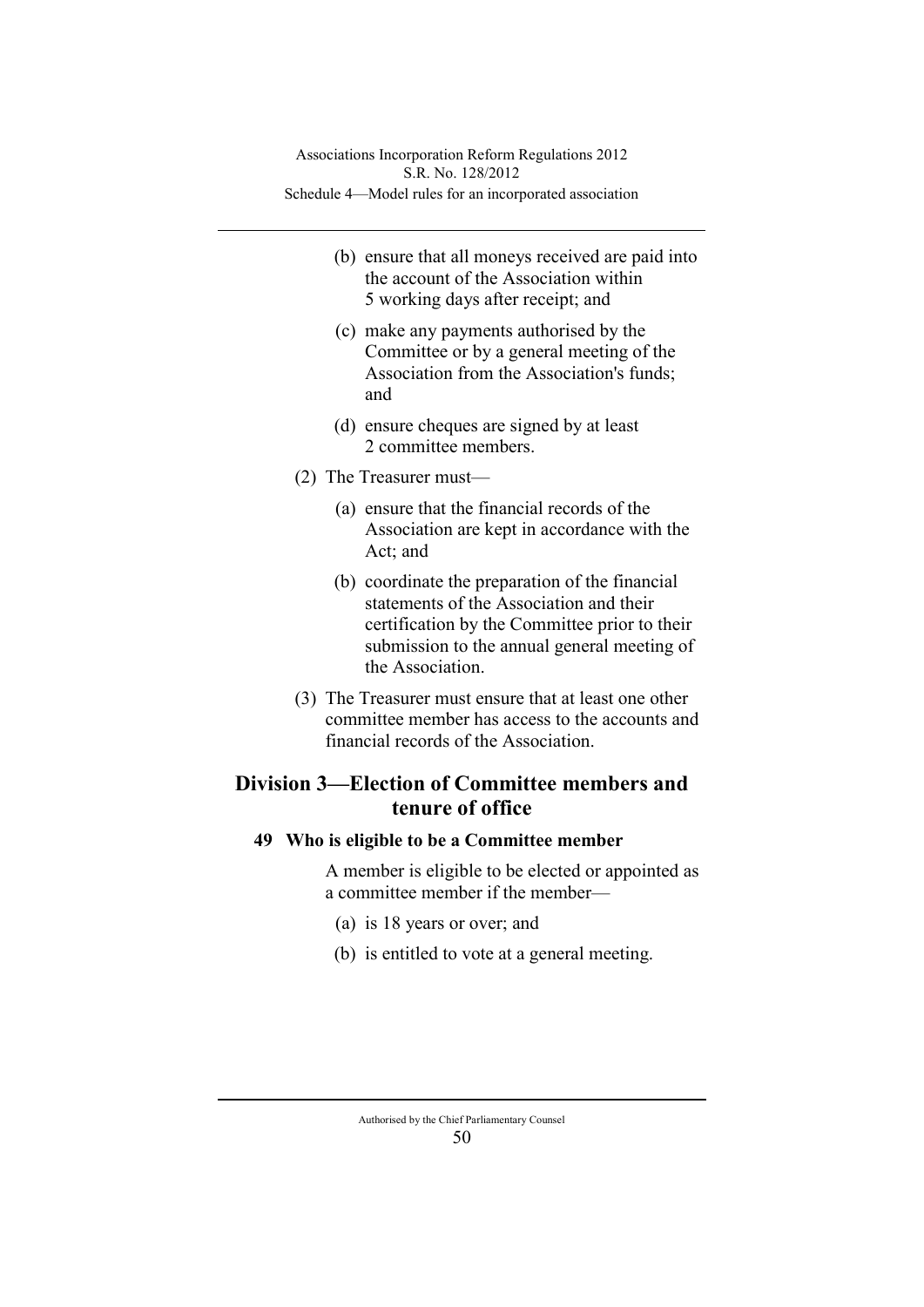## **50 Positions to be declared vacant**

- (1) This rule applies to—
	- (a) the first annual general meeting of the Association after its incorporation; or
	- (b) any subsequent annual general meeting of the Association, after the annual report and financial statements of the Association have been received.
- (2) The Chairperson of the meeting must declare all positions on the Committee vacant and hold elections for those positions in accordance with rules 51 to 54.

# **51 Nominations**

- (1) Prior to the election of each position, the Chairperson of the meeting must call for nominations to fill that position.
- (2) An eligible member of the Association may—
	- (a) nominate himself or herself; or
	- (b) with the member's consent, be nominated by another member.
- (3) A member who is nominated for a position and fails to be elected to that position may be nominated for any other position for which an election is yet to be held.

## **52 Election of President etc.**

- (1) At the annual general meeting, separate elections must be held for each of the following positions—
	- (a) President;
	- (b) Vice-President;
	- (c) Secretary;
	- (d) Treasurer.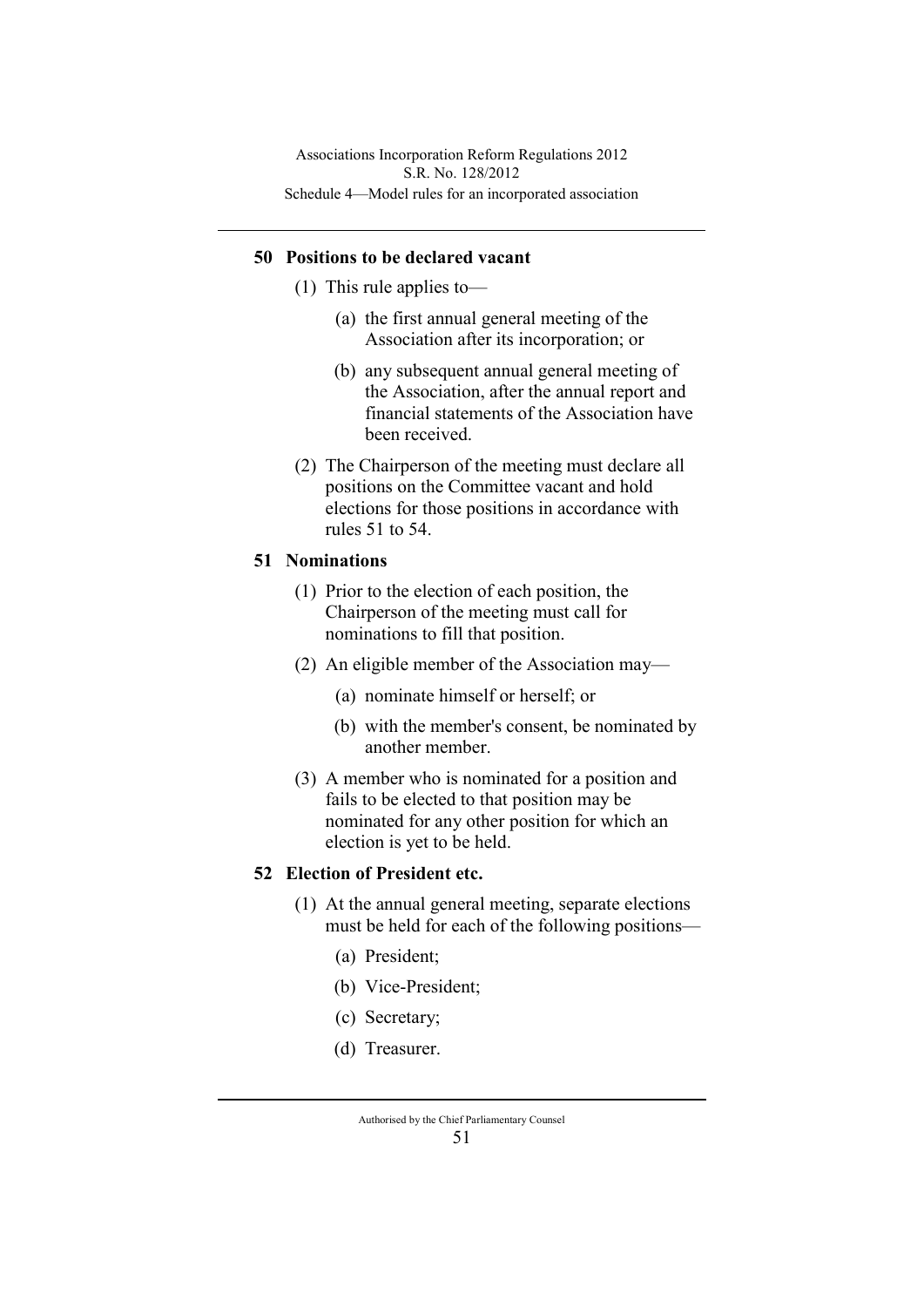- (2) If only one member is nominated for the position, the Chairperson of the meeting must declare the member elected to the position.
- (3) If more than one member is nominated, a ballot must be held in accordance with rule 54.
- (4) On his or her election, the new President may take over as Chairperson of the meeting.

## **53 Election of ordinary members**

- (1) The annual general meeting must by resolution decide the number of ordinary members of the Committee (if any) it wishes to hold office for the next year.
- (2) A single election may be held to fill all of those positions.
- (3) If the number of members nominated for the position of ordinary committee member is less than or equal to the number to be elected, the Chairperson of the meeting must declare each of those members to be elected to the position.
- (4) If the number of members nominated exceeds the number to be elected, a ballot must be held in accordance with rule 54.

### **54 Ballot**

- (1) If a ballot is required for the election for a position, the Chairperson of the meeting must appoint a member to act as returning officer to conduct the ballot.
- (2) The returning officer must not be a member nominated for the position.
- (3) Before the ballot is taken, each candidate may make a short speech in support of his or her election.
- (4) The election must be by secret ballot.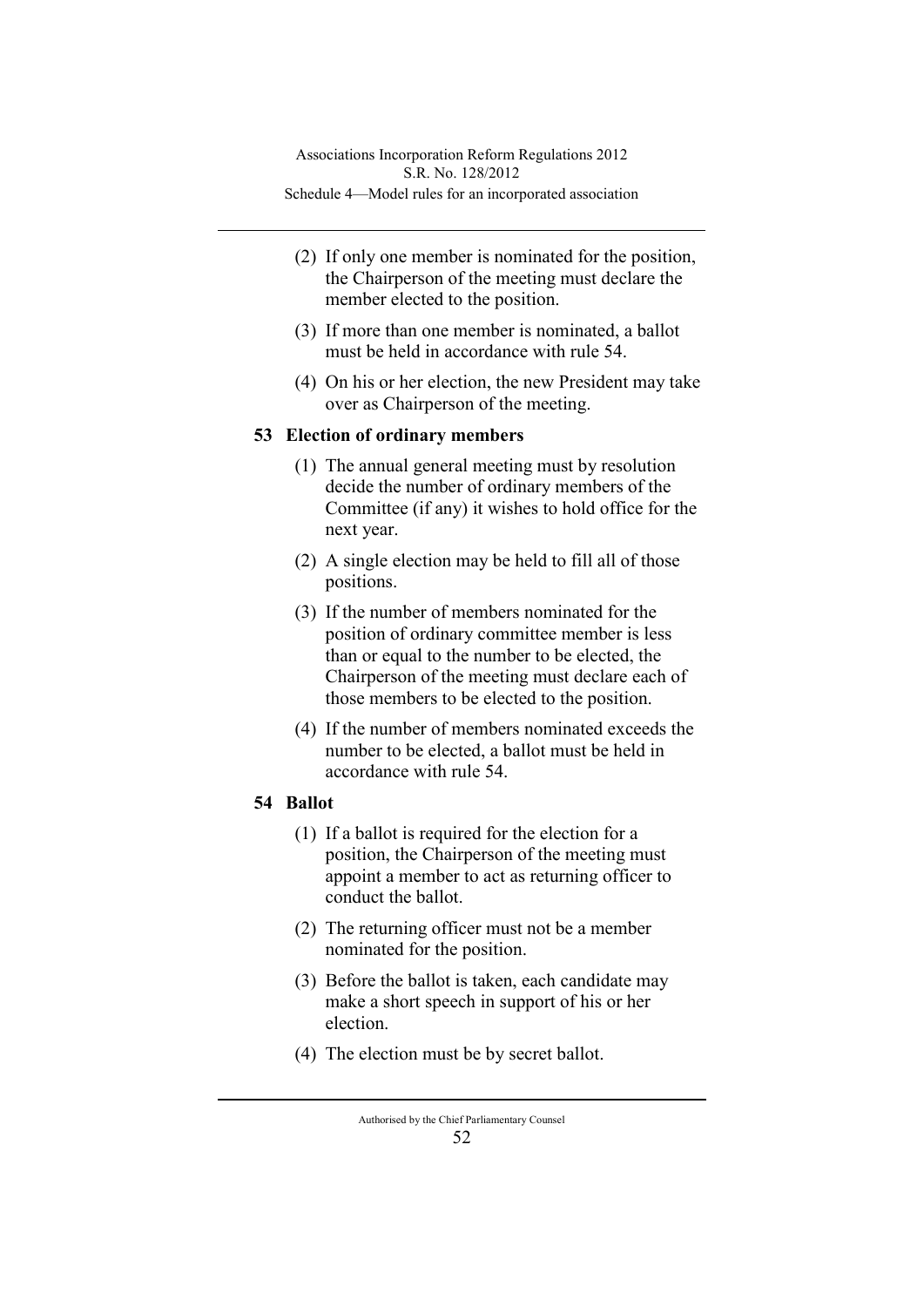- (5) The returning officer must give a blank piece of paper to—
	- (a) each member present in person; and
	- (b) each proxy appointed by a member.

#### **Example**

If a member has been appointed the proxy of 5 other members, the member must be given 6 ballot papers one for the member and one each for the other members.

- (6) If the ballot is for a single position, the voter must write on the ballot paper the name of the candidate for whom they wish to vote.
- (7) If the ballot is for more than one position—
	- (a) the voter must write on the ballot paper the name of each candidate for whom they wish to vote;
	- (b) the voter must not write the names of more candidates than the number to be elected.
- (8) Ballot papers that do not comply with subrule  $(7)(b)$  are not to be counted.
- (9) Each ballot paper on which the name of a candidate has been written counts as one vote for that candidate.
- (10) The returning officer must declare elected the candidate or, in the case of an election for more than one position, the candidates who received the most votes.
- (11) If the returning officer is unable to declare the result of an election under subrule (10) because 2 or more candidates received the same number of votes, the returning officer must—
	- (a) conduct a further election for the position in accordance with subrules (4) to (10) to decide which of those candidates is to be elected; or

Authorised by the Chief Parliamentary Counsel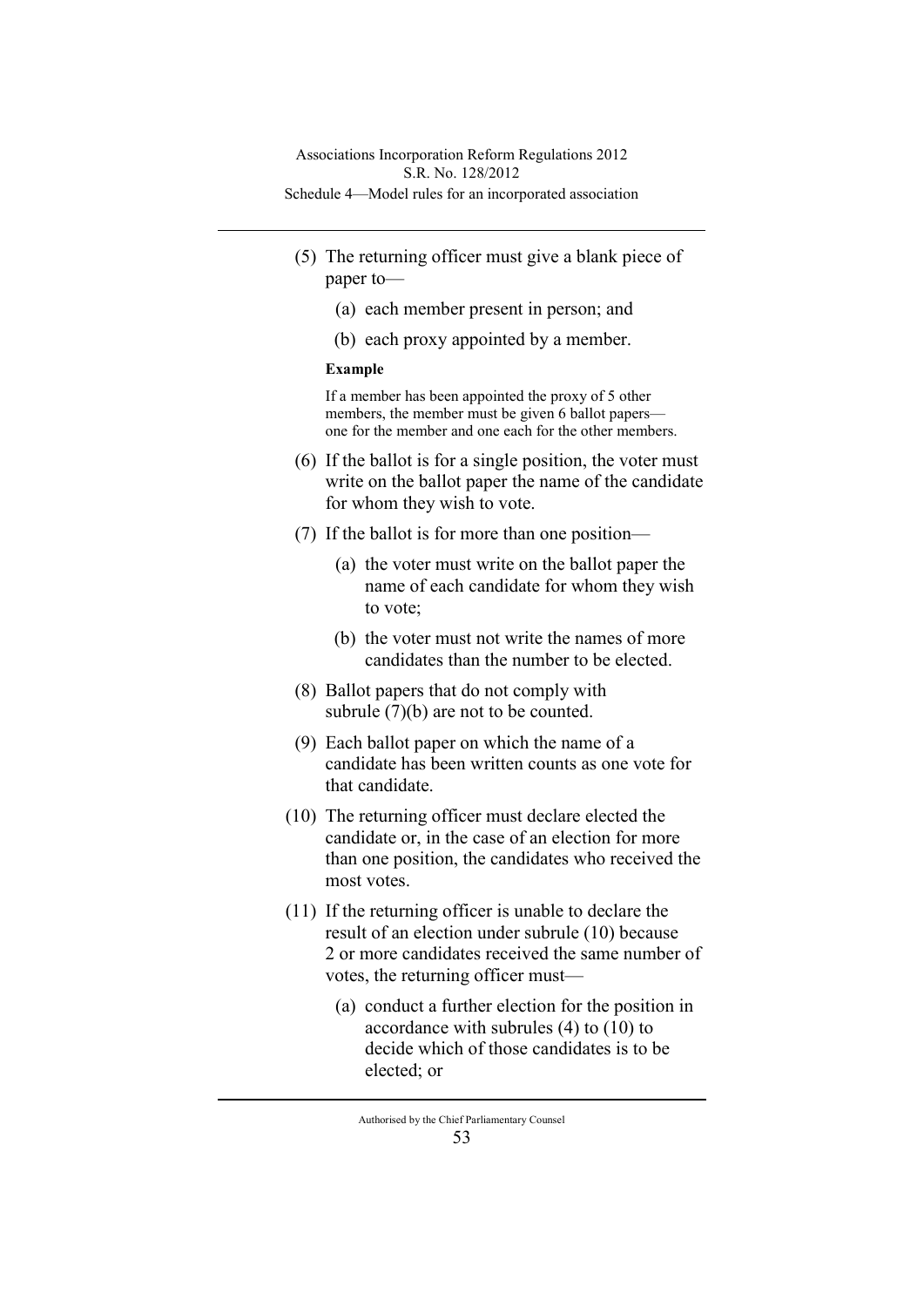> (b) with the agreement of those candidates, decide by lot which of them is to be elected.

#### **Examples**

The choice of candidate may be decided by the toss of a coin, drawing straws or drawing a name out of a hat.

## **55 Term of office**

- (1) Subject to subrule (3) and rule 56, a committee member holds office until the positions of the Committee are declared vacant at the next annual general meeting.
- (2) A committee member may be re-elected.
- (3) A general meeting of the Association may—
	- (a) by special resolution remove a committee member from office; and
	- (b) elect an eligible member of the Association to fill the vacant position in accordance with this Division.
- (4) A member who is the subject of a proposed special resolution under subrule (3)(a) may make representations in writing to the Secretary or President of the Association (not exceeding a reasonable length) and may request that the representations be provided to the members of the Association.
- (5) The Secretary or the President may give a copy of the representations to each member of the Association or, if they are not so given, the member may require that they be read out at the meeting at which the special resolution is to be proposed.

### **56 Vacation of office**

(1) A committee member may resign from the Committee by written notice addressed to the **Committee**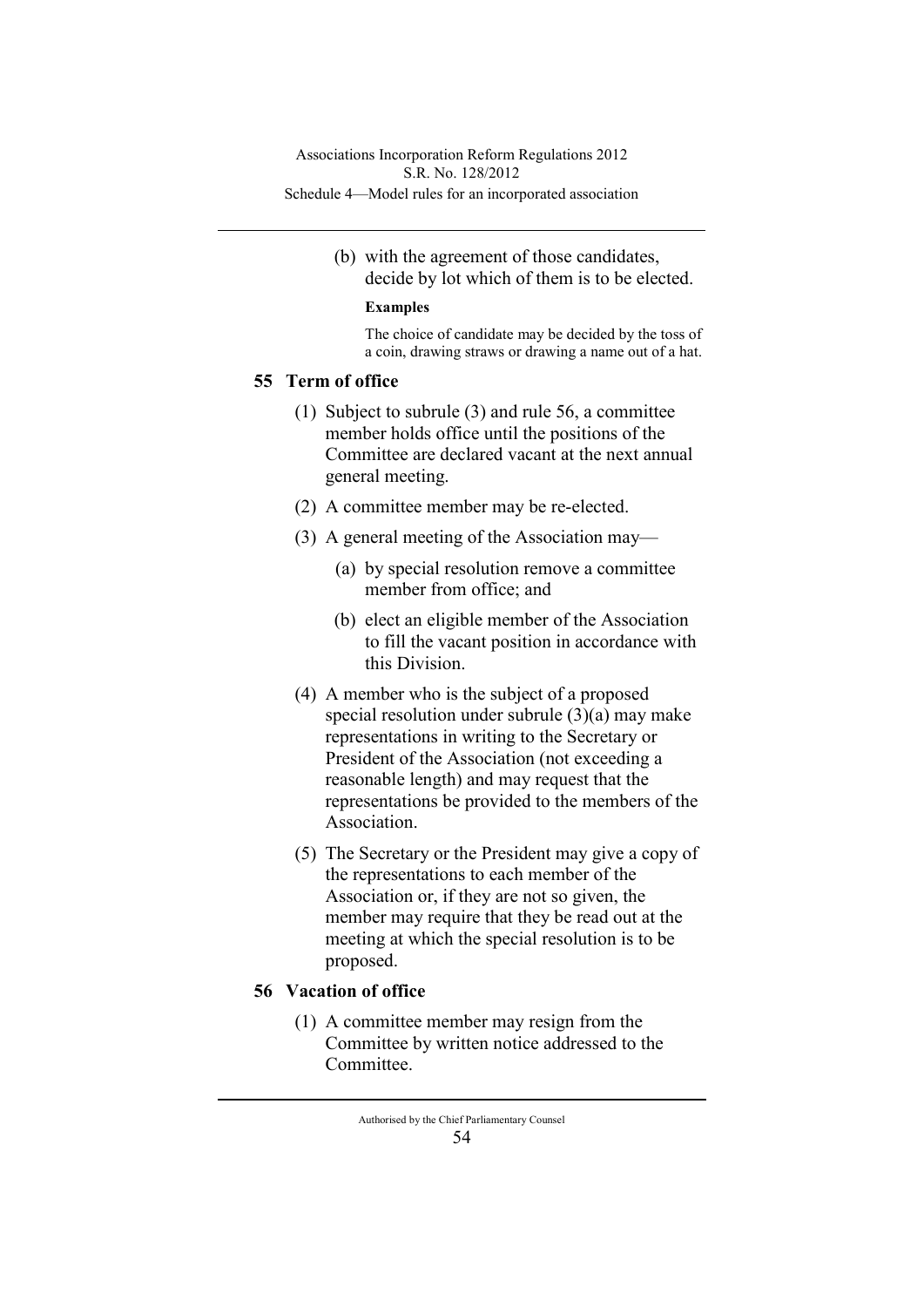- (2) A person ceases to be a committee member if he or she—
	- (a) ceases to be a member of the Association; or
	- (b) fails to attend 3 consecutive committee meetings (other than special or urgent committee meetings) without leave of absence under rule 67; or
	- (c) otherwise ceases to be a committee member by operation of section 78 of the Act.

## **Note**

A Committee member may not hold the office of secretary if they do not reside in Australia.

# **57 Filling casual vacancies**

- (1) The Committee may appoint an eligible member of the Association to fill a position on the Committee that—
	- (a) has become vacant under rule 56; or
	- (b) was not filled by election at the last annual general meeting.
- (2) If the position of Secretary becomes vacant, the Committee must appoint a member to the position within 14 days after the vacancy arises.
- (3) Rule 55 applies to any committee member appointed by the Committee under subrule (1) or (2).
- (4) The Committee may continue to act despite any vacancy in its membership.

# **Division 4—Meetings of Committee**

# **58 Meetings of Committee**

(1) The Committee must meet at least 4 times in each year at the dates, times and places determined by the Committee.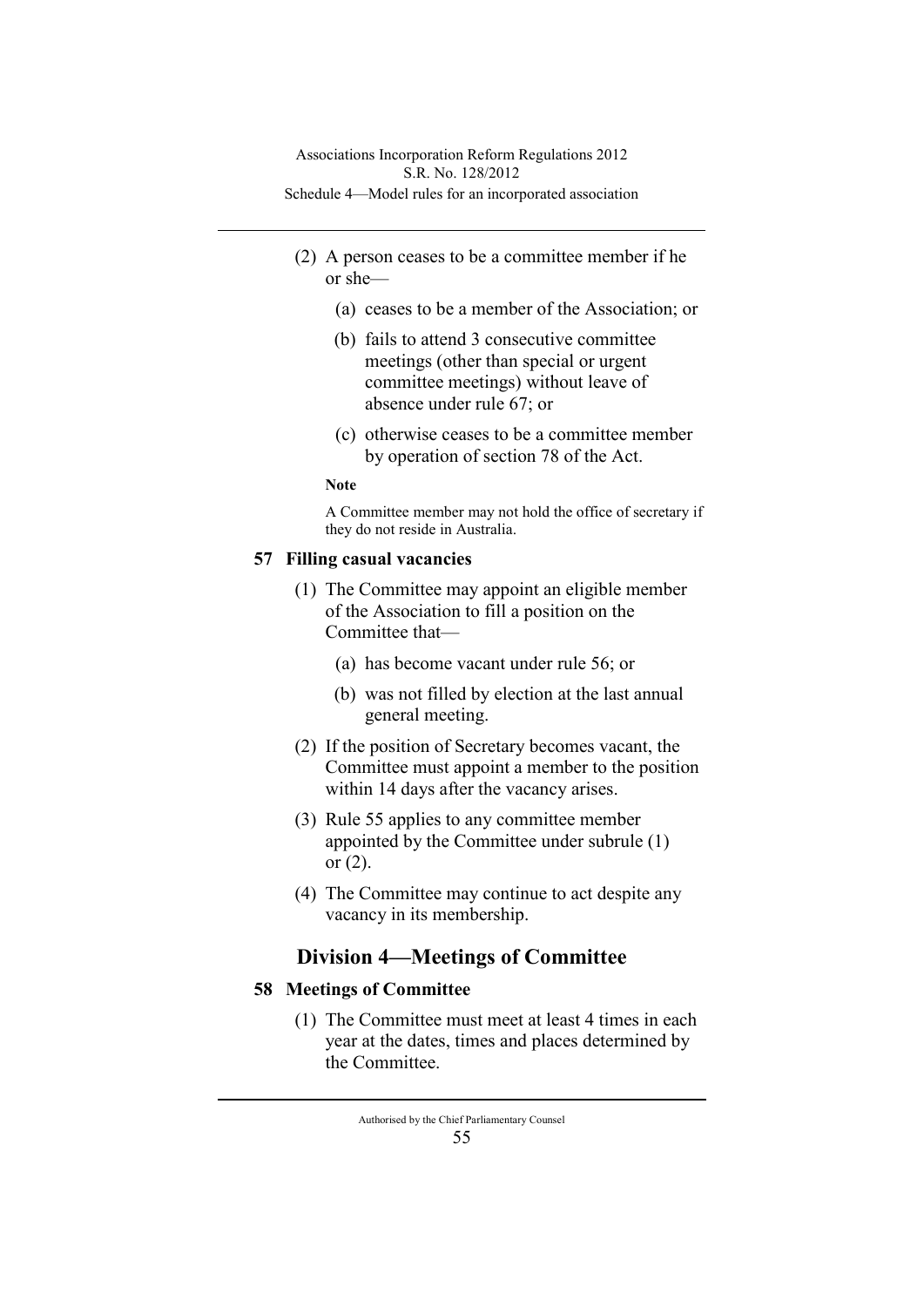- (2) The date, time and place of the first committee meeting must be determined by the members of the Committee as soon as practicable after the annual general meeting of the Association at which the members of the Committee were elected.
- (3) Special committee meetings may be convened by the President or by any 4 members of the Committee.

# **59 Notice of meetings**

- (1) Notice of each committee meeting must be given to each committee member no later than 7 days before the date of the meeting.
- (2) Notice may be given of more than one committee meeting at the same time.
- (3) The notice must state the date, time and place of the meeting.
- (4) If a special committee meeting is convened, the notice must include the general nature of the business to be conducted.
- (5) The only business that may be conducted at the meeting is the business for which the meeting is convened.

# **60 Urgent meetings**

- (1) In cases of urgency, a meeting can be held without notice being given in accordance with rule 59 provided that as much notice as practicable is given to each committee member by the quickest means practicable.
- (2) Any resolution made at the meeting must be passed by an absolute majority of the Committee.
- (3) The only business that may be conducted at an urgent meeting is the business for which the meeting is convened.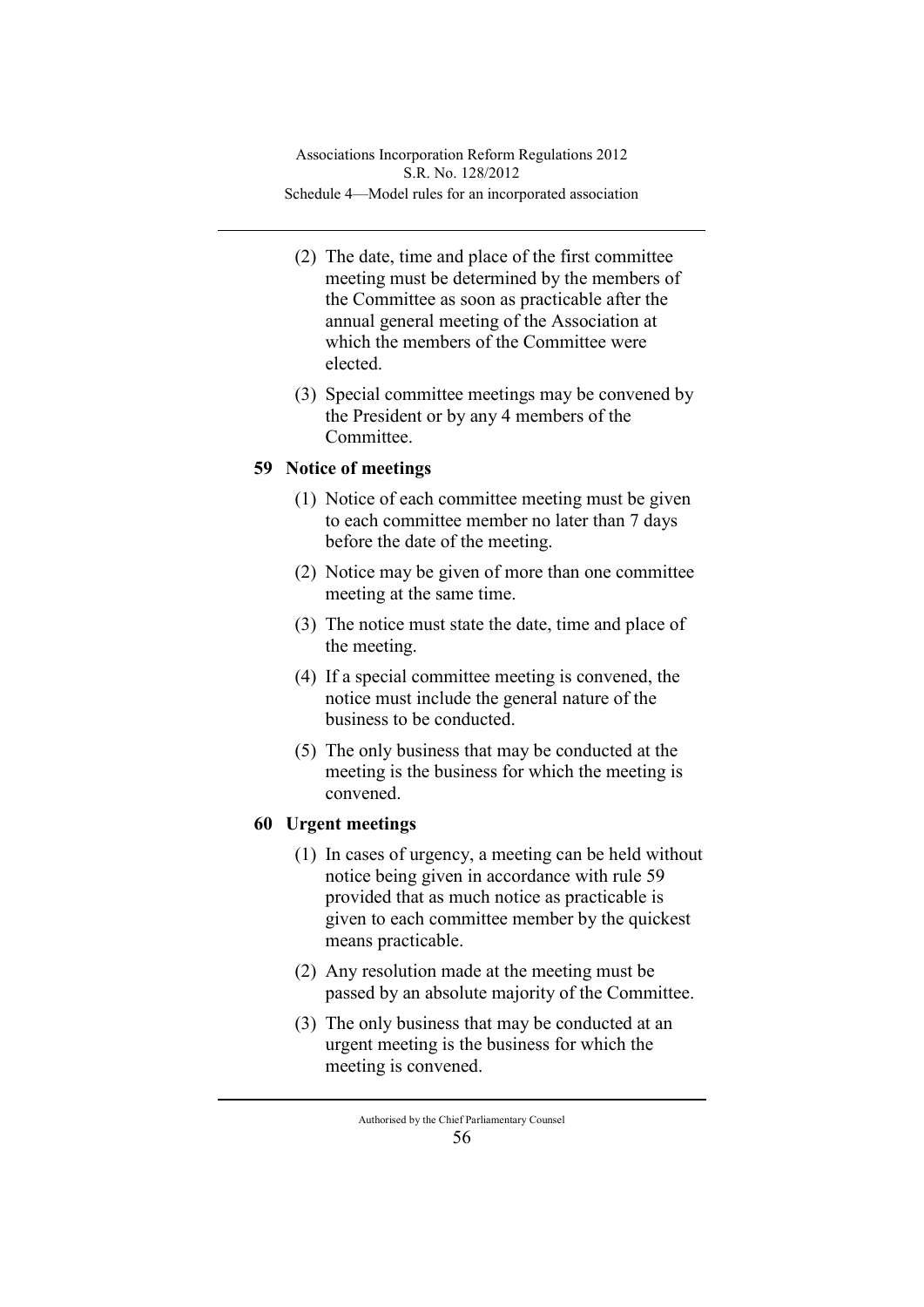# **61 Procedure and order of business**

- (1) The procedure to be followed at a meeting of a Committee must be determined from time to time by the Committee.
- (2) The order of business may be determined by the members present at the meeting.

## **62 Use of technology**

- (1) A committee member who is not physically present at a committee meeting may participate in the meeting by the use of technology that allows that committee member and the committee members present at the meeting to clearly and simultaneously communicate with each other.
- (2) For the purposes of this Part, a committee member participating in a committee meeting as permitted under subrule (1) is taken to be present at the meeting and, if the member votes at the meeting, is taken to have voted in person.

## **63 Quorum**

- (1) No business may be conducted at a Committee meeting unless a quorum is present.
- (2) The quorum for a committee meeting is the presence (in person or as allowed under rule 62) of a majority of the committee members holding office.
- (3) If a quorum is not present within 30 minutes after the notified commencement time of a committee meeting—
	- (a) in the case of a special meeting—the meeting lapses;
	- (b) in any other case—the meeting must be adjourned to a date no later than 14 days after the adjournment and notice of the time, date and place to which the meeting is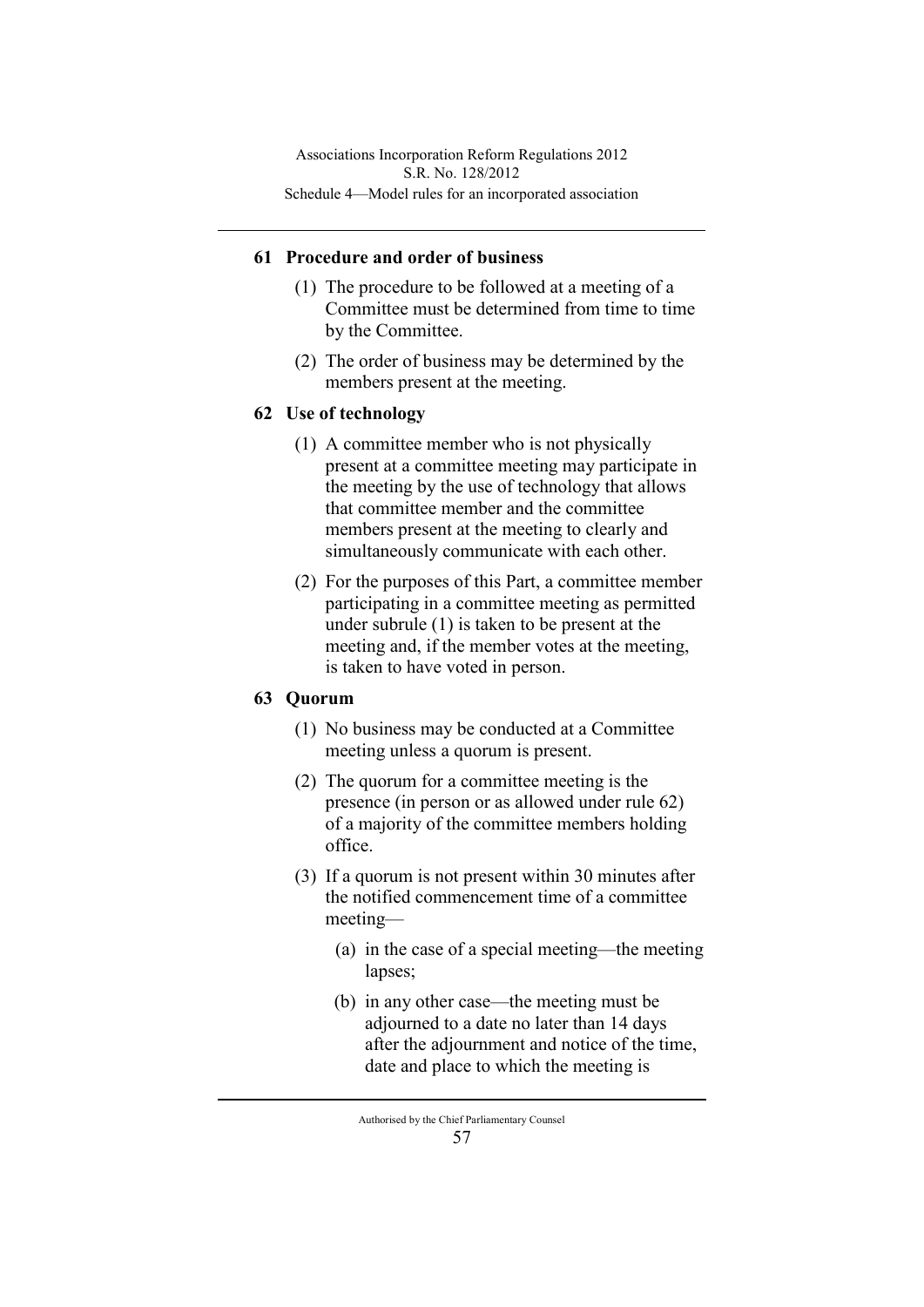adjourned must be given in accordance with rule 59.

### **64 Voting**

- (1) On any question arising at a committee meeting, each committee member present at the meeting has one vote.
- (2) A motion is carried if a majority of committee members present at the meeting vote in favour of the motion.
- (3) Subrule (2) does not apply to any motion or question which is required by these Rules to be passed by an absolute majority of the Committee.
- (4) If votes are divided equally on a question, the Chairperson of the meeting has a second or casting vote.
- (5) Voting by proxy is not permitted.

# **65 Conflict of interest**

- (1) A committee member who has a material personal interest in a matter being considered at a committee meeting must disclose the nature and extent of that interest to the Committee.
- (2) The member—
	- (a) must not be present while the matter is being considered at the meeting; and
	- (b) must not vote on the matter.

### **Note**

Under section 81(3) of the Act, if there are insufficient committee members to form a quorum because a member who has a material personal interest is disqualified from voting on a matter, a general meeting may be called to deal with the matter.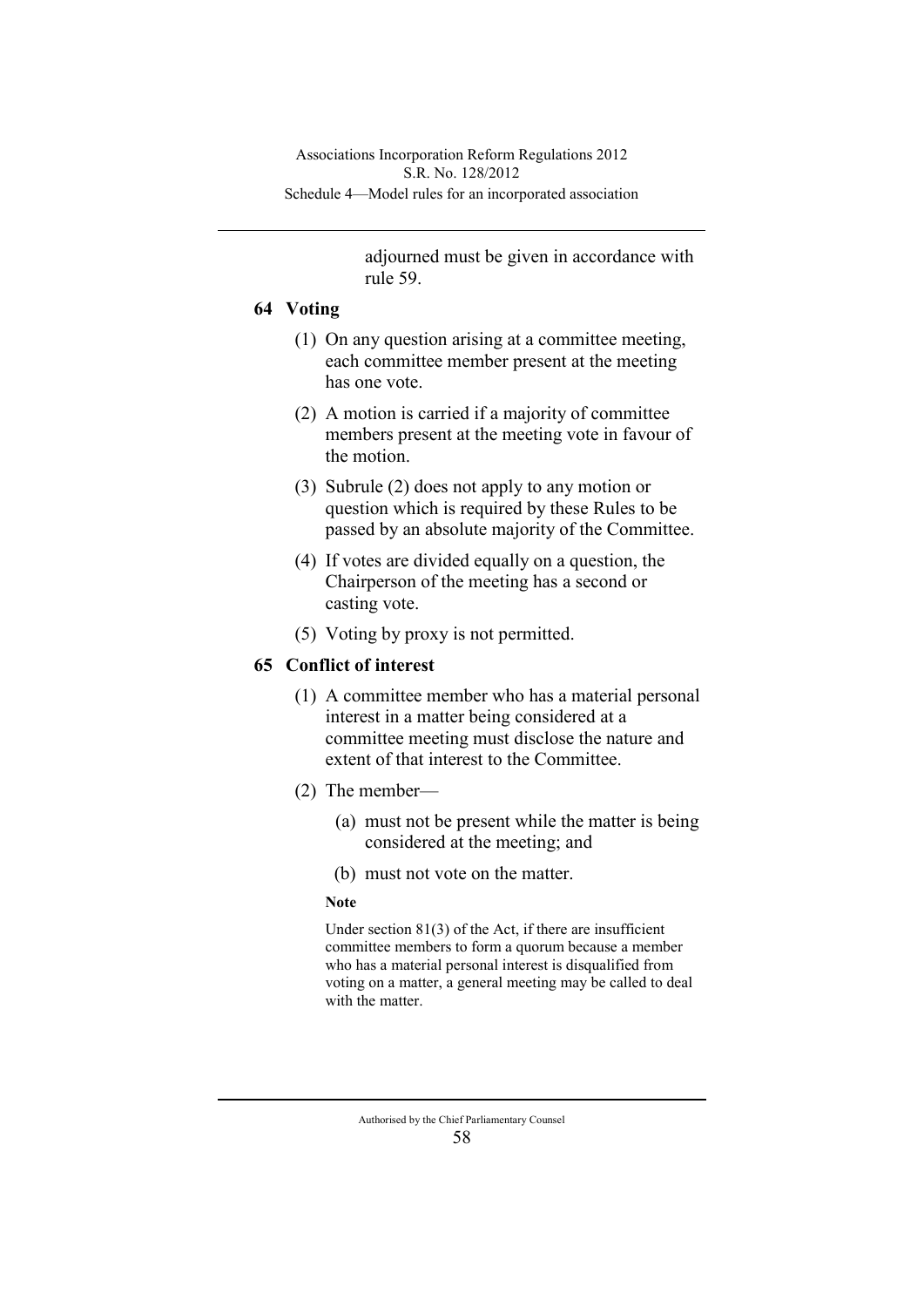- (3) This rule does not apply to a material personal interest—
	- (a) that exists only because the member belongs to a class of persons for whose benefit the Association is established; or
	- (b) that the member has in common with all, or a substantial proportion of, the members of the Association.

## **66 Minutes of meeting**

- (1) The Committee must ensure that minutes are taken and kept of each committee meeting.
- (2) The minutes must record the following—
	- (a) the names of the members in attendance at the meeting;
	- (b) the business considered at the meeting;
	- (c) any resolution on which a vote is taken and the result of the vote;
	- (d) any material personal interest disclosed under rule 65.

# **67 Leave of absence**

- (1) The Committee may grant a committee member leave of absence from committee meetings for a period not exceeding 3 months.
- (2) The Committee must not grant leave of absence retrospectively unless it is satisfied that it was not feasible for the committee member to seek the leave in advance.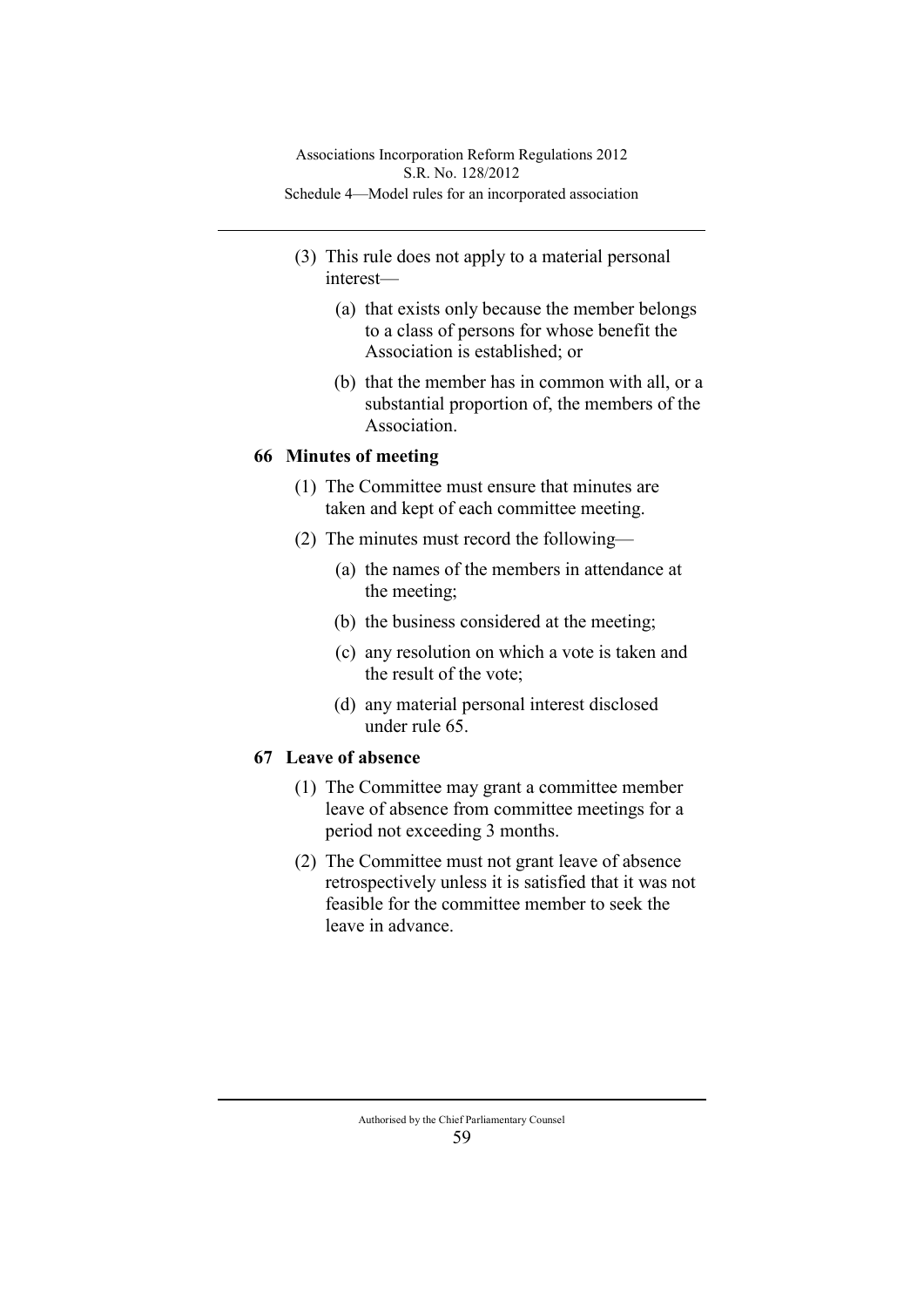# **Part 6—Financial matters**

## **68 Source of funds**

The funds of the Association may be derived from joining fees, annual subscriptions, donations, fund-raising activities, grants, interest and any other sources approved by the Committee.

## **69 Management of funds**

- (1) The Association must open an account with a financial institution from which all expenditure of the Association is made and into which all of the Association's revenue is deposited.
- (2) Subject to any restrictions imposed by a general meeting of the Association, the Committee may approve expenditure on behalf of the Association.
- (3) The Committee may authorise the Treasurer to expend funds on behalf of the Association (including by electronic funds transfer) up to a specified limit without requiring approval from the Committee for each item on which the funds are expended.
- (4) All cheques, drafts, bills of exchange, promissory notes and other negotiable instruments must be signed by 2 committee members.
- (5) All funds of the Association must be deposited into the financial account of the Association no later than 5 working days after receipt.
- (6) With the approval of the Committee, the Treasurer may maintain a cash float provided that all money paid from or paid into the float is accurately recorded at the time of the transaction.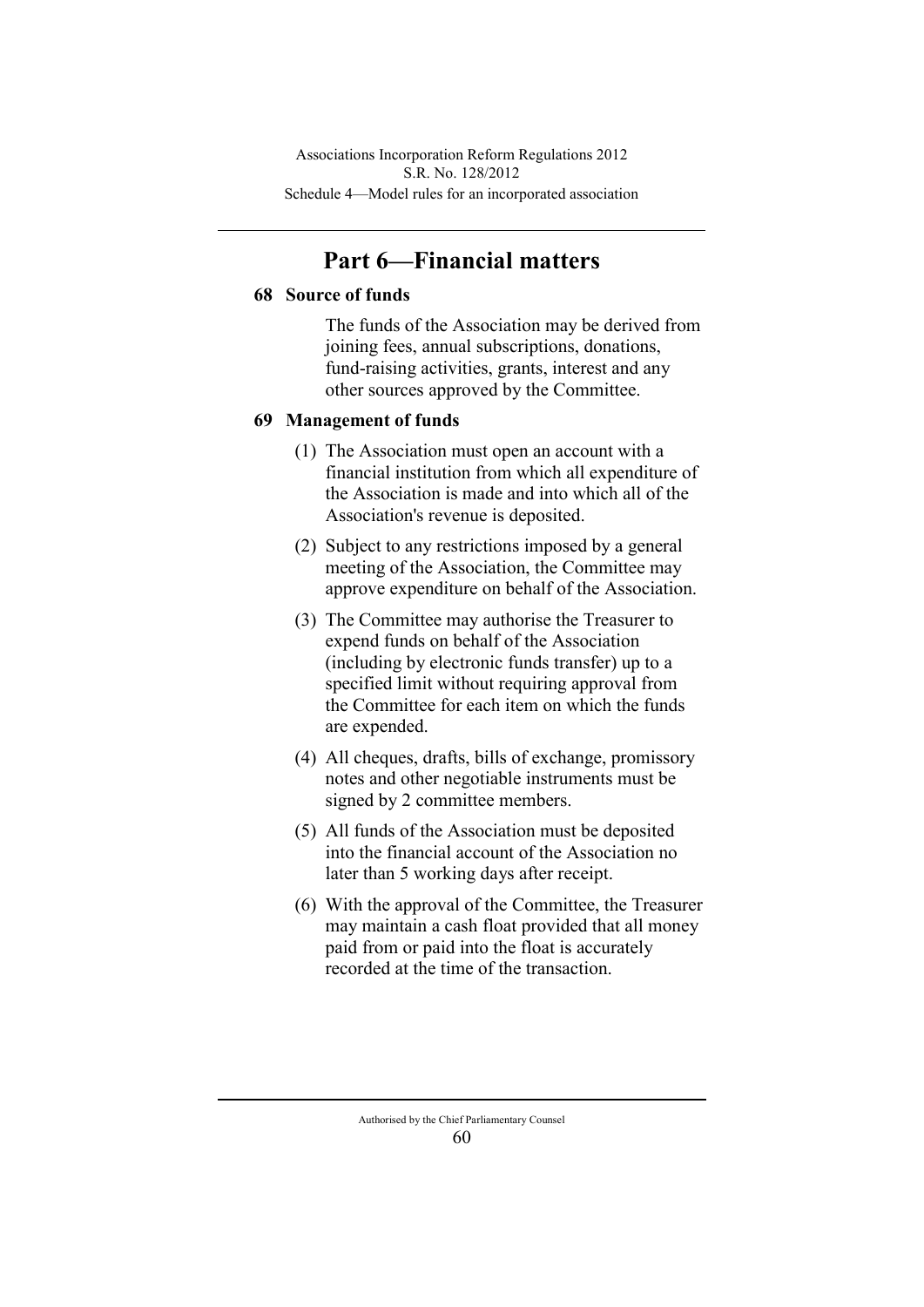## **70 Financial records**

- (1) The Association must keep financial records that—
	- (a) correctly record and explain its transactions, financial position and performance; and
	- (b) enable financial statements to be prepared as required by the Act.
- (2) The Association must retain the financial records for 7 years after the transactions covered by the records are completed.
- (3) The Treasurer must keep in his or her custody, or under his or her control—
	- (a) the financial records for the current financial year; and
	- (b) any other financial records as authorised by the Committee.

# **71 Financial statements**

- (1) For each financial year, the Committee must ensure that the requirements under the Act relating to the financial statements of the Association are met.
- (2) Without limiting subrule (1), those requirements include—
	- (a) the preparation of the financial statements;
	- (b) if required, the review or auditing of the financial statements;
	- (c) the certification of the financial statements by the Committee;
	- (d) the submission of the financial statements to the annual general meeting of the Association;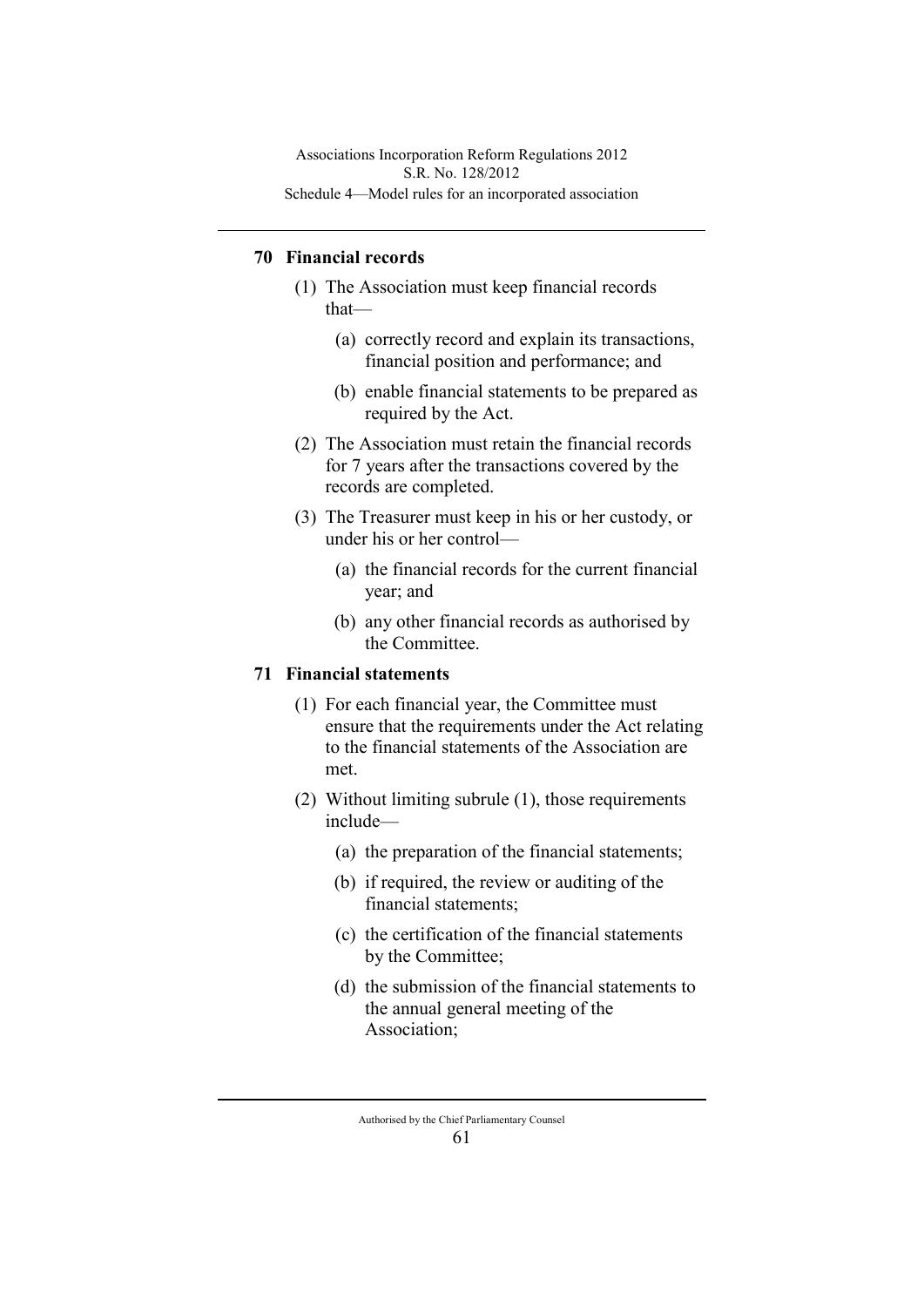(e) the lodgement with the Registrar of the financial statements and accompanying reports, certificates, statements and fee.

# **Part 7—General matters**

# **72 Common seal**

- (1) The Association may have a common seal.
- (2) If the Association has a common seal—
	- (a) the name of the Association must appear in legible characters on the common seal;
	- (b) a document may only be sealed with the common seal by the authority of the Committee and the sealing must be witnessed by the signatures of two committee members;
	- (c) the common seal must be kept in the custody of the Secretary.

# **73 Registered address**

The registered address of the Association is—

- (a) the address determined from time to time by resolution of the Committee; or
- (b) if the Committee has not determined an address to be the registered address the postal address of the Secretary.

# **74 Notice requirements**

- (1) Any notice required to be given to a member or a committee member under these Rules may be given—
	- (a) by handing the notice to the member personally; or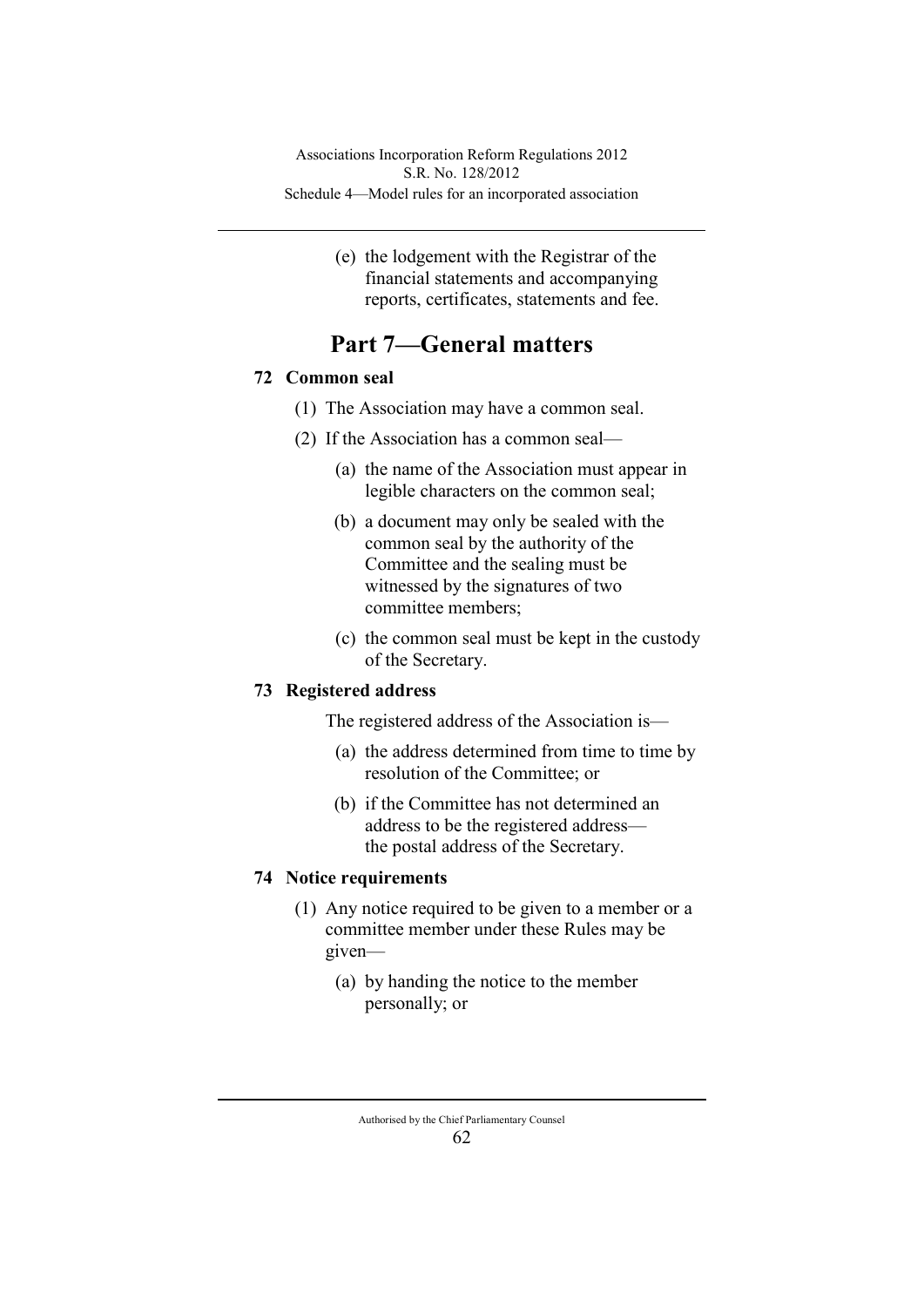- (b) by sending it by post to the member at the address recorded for the member on the register of members; or
- (c) by email or facsimile transmission.
- (2) Subrule (1) does not apply to notice given under rule 60.
- (3) Any notice required to be given to the Association or the Committee may be given—
	- (a) by handing the notice to a member of the Committee; or
	- (b) by sending the notice by post to the registered address; or
	- (c) by leaving the notice at the registered address; or
	- (d) if the Committee determines that it is appropriate in the circumstances—
		- (i) by email to the email address of the Association or the Secretary; or
		- (ii) by facsimile transmission to the facsimile number of the Association.

## **75 Custody and inspection of books and records**

- (1) Members may on request inspect free of charge—
	- (a) the register of members;
	- (b) the minutes of general meetings;
	- (c) subject to subrule (2), the financial records, books, securities and any other relevant document of the Association, including minutes of Committee meetings.

### **Note**

See note following rule 18 for details of access to the register of members.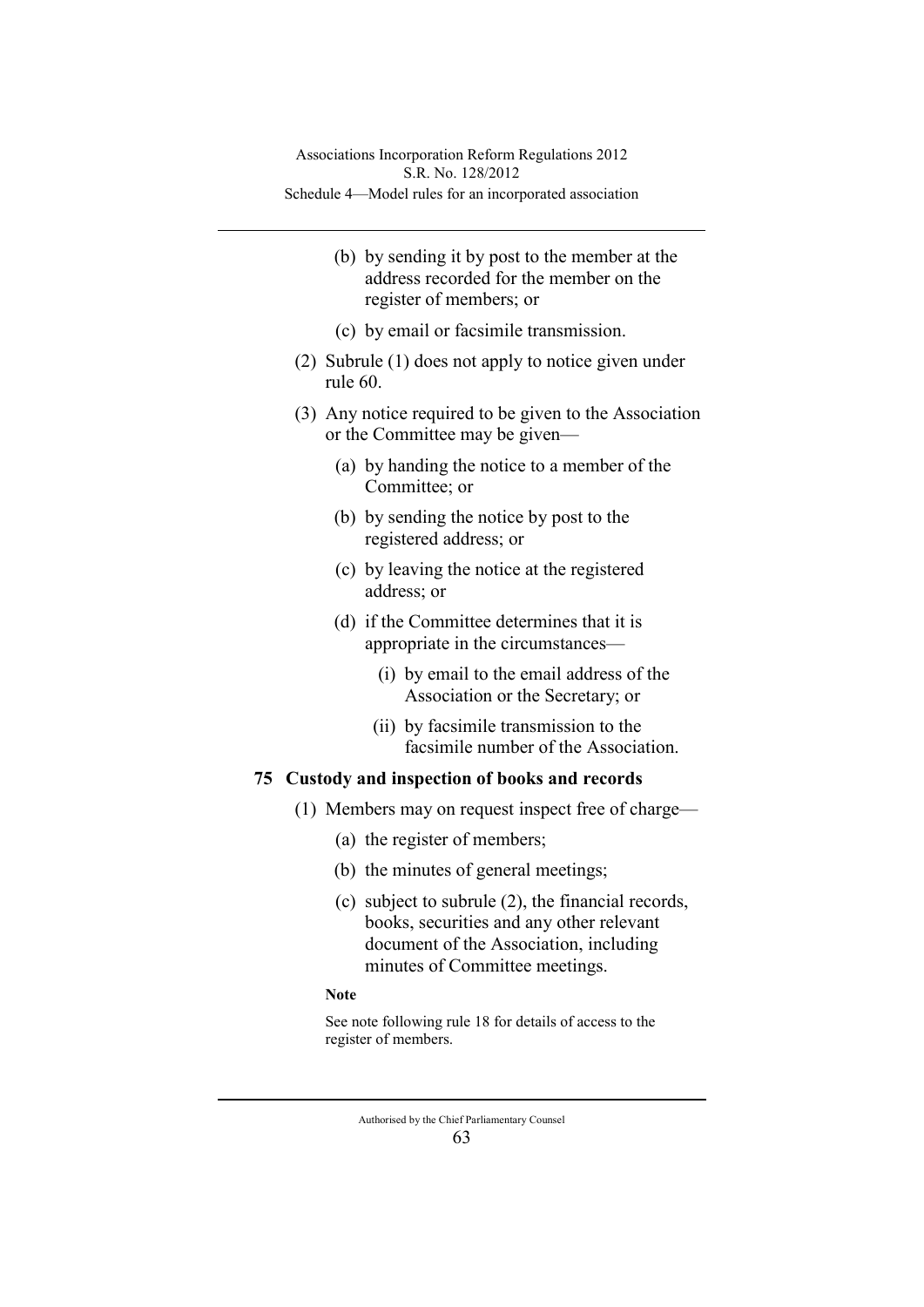- (2) The Committee may refuse to permit a member to inspect records of the Association that relate to confidential, personal, employment, commercial or legal matters or where to do so may be prejudicial to the interests of the Association.
- (3) The Committee must on request make copies of these rules available to members and applicants for membership free of charge.
- (4) Subject to subrule (2), a member may make a copy of any of the other records of the Association referred to in this rule and the Association may charge a reasonable fee for provision of a copy of such a record.
- (5) For purposes of this rule
	- *relevant documents* means the records and other documents, however compiled, recorded or stored, that relate to the incorporation and management of the Association and includes the following—
		- (a) its membership records;
		- (b) its financial statements;
		- (c) its financial records;
		- (d) records and documents relating to transactions, dealings, business or property of the Association.

# **76 Winding up and cancellation**

- (1) The Association may be wound up voluntarily by special resolution.
- (2) In the event of the winding up or the cancellation of the incorporation of the Association, the surplus assets of the Association must not be distributed to any members or former members of the Association.